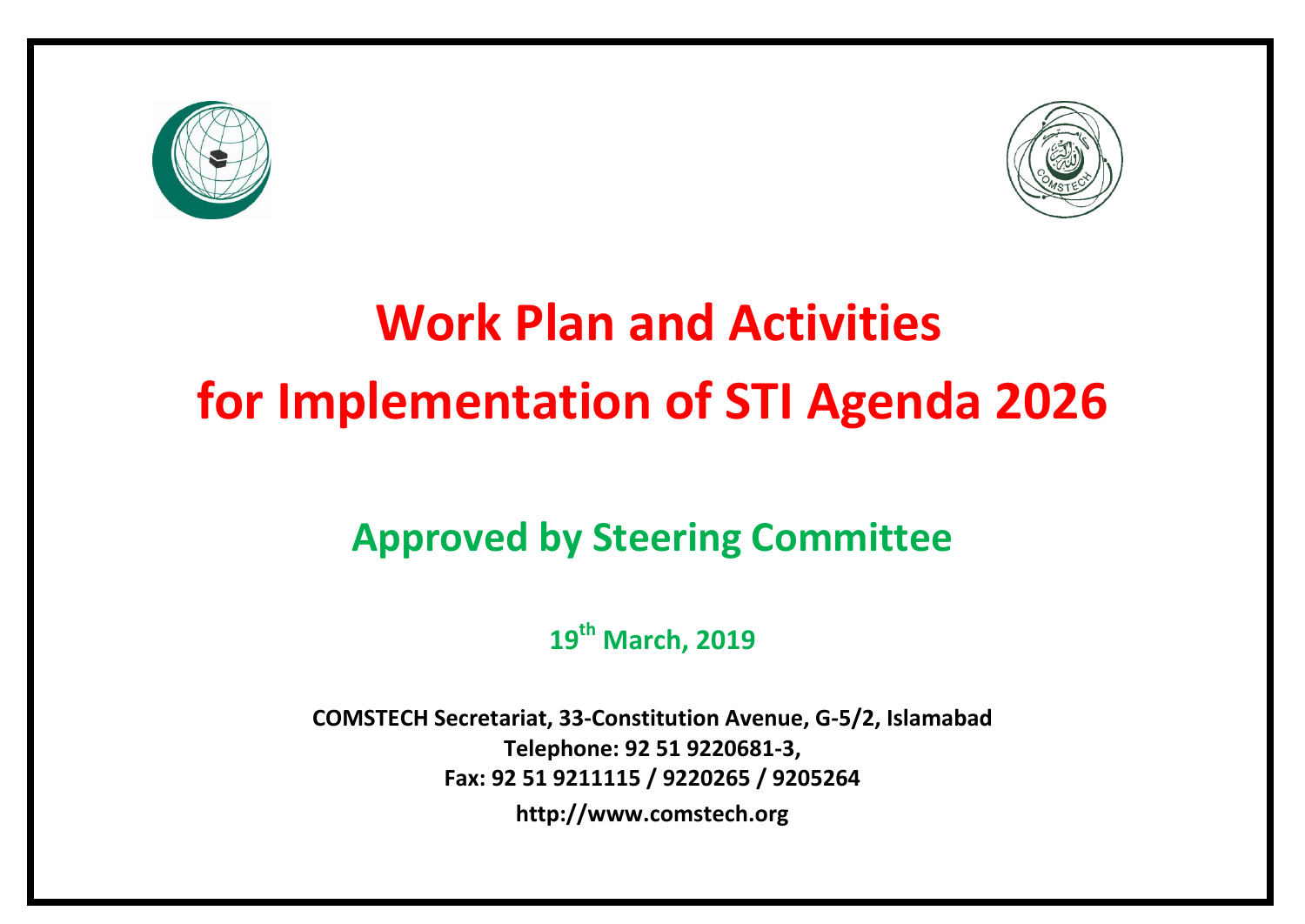#### **Table of Contents**

| (i)            | Preamble to Work plan                                                                            | iii       |  |  |  |
|----------------|--------------------------------------------------------------------------------------------------|-----------|--|--|--|
| (ii)           | OIC STI Agenda 2026: Strategic Summary of the Proposed Workplan                                  | iv        |  |  |  |
| Sr. Nos.       | <b>Priority Areas</b>                                                                            | Page Nos. |  |  |  |
| 1              | <b>Creating Thinking Minds</b>                                                                   | $1 - 3$   |  |  |  |
| $\overline{2}$ | Making People Employable: Education & Skills                                                     | $4-6$     |  |  |  |
| 3              | 3a: Water Security & Implementation of OIC Water Vision                                          | $7 - 10$  |  |  |  |
| 3              | 3b: Safety of Water, Food and the Environment                                                    |           |  |  |  |
| 4              | Ensure healthy Lives for all citizens                                                            |           |  |  |  |
|                | Improve the quality of higher Education and Research.                                            |           |  |  |  |
| 5              | The case for Math, Physics, Biotechnology and the Chemical Sciences.<br>$\overline{\phantom{a}}$ |           |  |  |  |
|                | <b>Enhancing Intra-OIC Cooperation</b>                                                           |           |  |  |  |
| 6              | Managing Big Data with Security in the Digital Economy                                           | $22 - 25$ |  |  |  |
| 7.             | <b>Managing Energy Requirements</b>                                                              | $26 - 28$ |  |  |  |
| 8.             | Environment, Climate Change & Sustainability                                                     |           |  |  |  |
|                | <b>Big Science Programs</b>                                                                      |           |  |  |  |
| 9.             | <b>Space Sciences</b><br>a.                                                                      | $32 - 33$ |  |  |  |
|                | High Performance Computing Centers (HPCC)<br>b.                                                  |           |  |  |  |
|                | Other Recommended Multinational Big Science activities<br>٠                                      |           |  |  |  |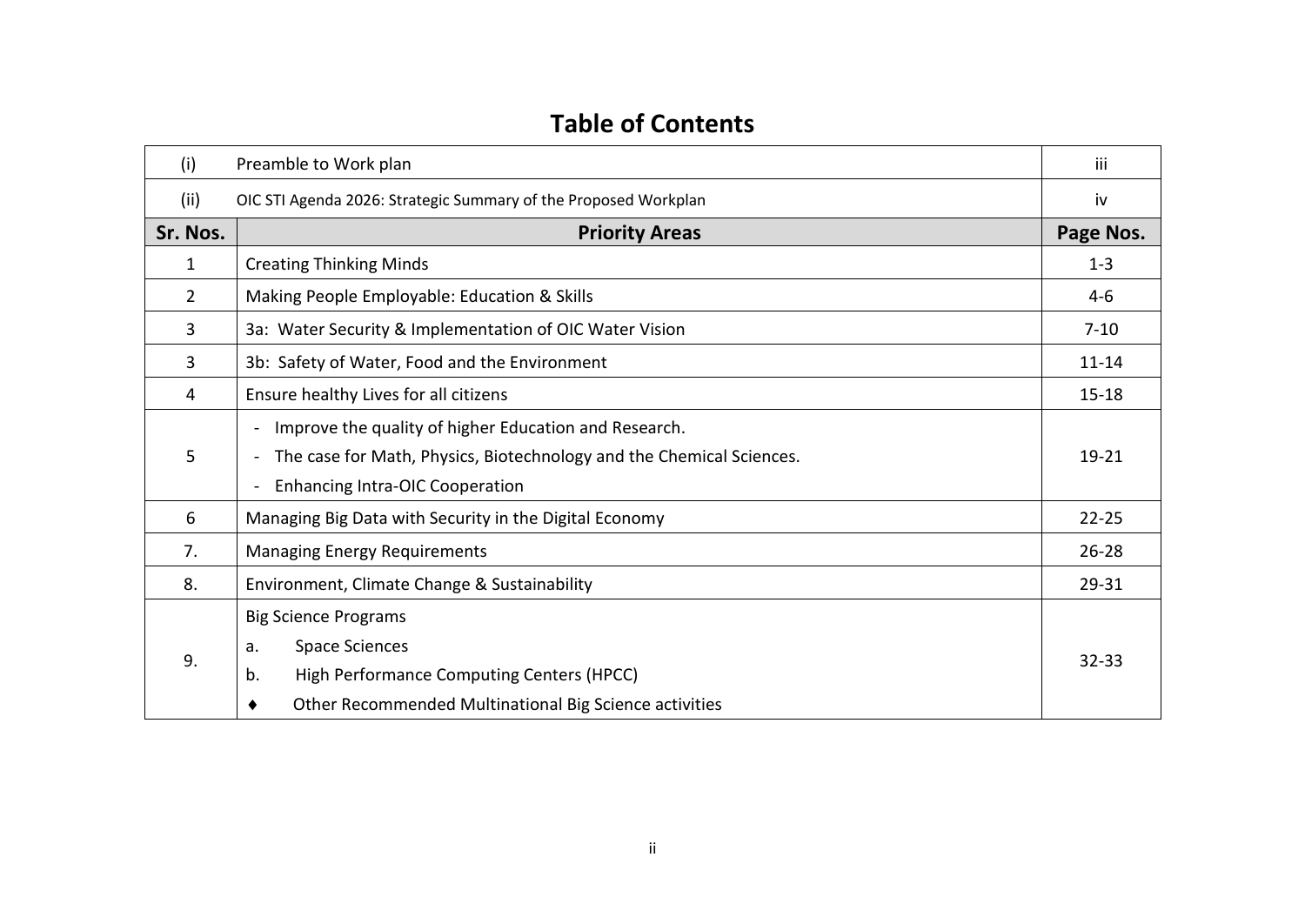#### **Preamble to Workplan**

- The Astana Declaration of the  $1^{\text{st}}$  OIC Summit on Science and Technology (2017) instructed COMSTECH to put in place institutional mechanisms for effective implementation of the approved STI Agenda 2026. Subsequently the OIC General Secretariat requested COMSTECH to prepare a detailed list of activities, identifying targets, programs, implementing and partner institutions for each of the priorities identified in STI Agenda 2026
- Accordingly, this Workplan has been prepared for the consideration and feedback of the OIC institutions that are proposed to be the implementing or partner institutions for these proposed activities.
- It is recognized that OIC Ministerial meetings and the resolutions passed therein have assigned responsibilities to relevant OIC organs who are implementing various assigned tasks. As far as possible this Workplan has attempted to integrate their ongoing efforts into the Plan and, wherever necessary, build on them using their ongoing efforts as a foundation. Reference to these OIC organs and their activities are made in the respective sections of the Plan.
- In addition to the activities that an OIC organ may initiate by itself or in coordination with other organs, there are activities and targets that can only be undertaken by Member States themselves or with their close cooperation. Separate requests will be sent to Member States for the realization of such plans. These activities are included in the Workplan for getting the feedback on the proposed plans from the suggested implementing partners.
- On the basis of the feedback received, the Workplan would be finalized and presented in the COMSTECH General Assembly for approval by Member States and to confirm their involvement/contributions in specific areas.
- A *Strategic Summary of the Proposed Workplan*: *OIC STI Agenda 2026* has also been included for easy reference.

COMSTECH Secretariat Islamabad, Pakistan.

*March 2019*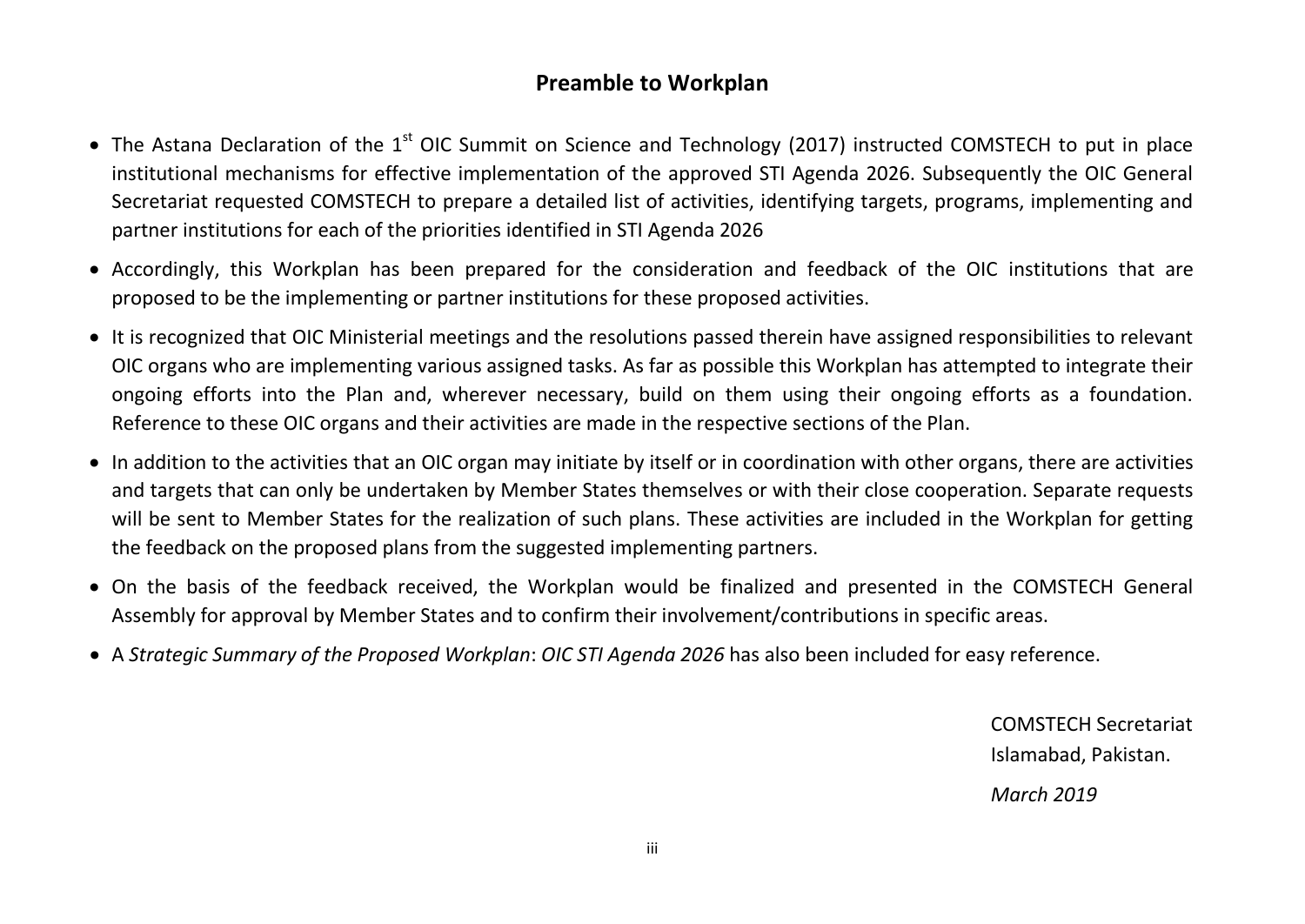#### **OIC STI Agenda 2026: Strategic Summary of the Proposed Workplan**

**Introduction:** The STI Agenda approved at the 1<sup>st</sup> OIC S&T Summit at Astana in September 2017 is proposed to be implemented through a series of interconnected interventions detailed in the Workplan. These proposed interventions in general build on the existing activities of the relevant OIC organs and targets defined in the respective Ministerial Meetings on S&T. The purpose of the Workplan is not to duplicate the efforts of individual countries, but to build upon them, enhance their ambition and reach, and realize the benefits of cooperation. Most of the proposed actions require cooperation and coordination between member states and the OIC organs entrusted with the tasks.

The proposed actions can be divided broadly speaking into the following categories:

- a. Technical: Supporting individual Member States, where approached, by providing them technical analysis, strategic approaches and realizable targets for STI development.
- b. Capacity building: Trainings, workshops, expert visits, and facilitation of cooperative mechanisms, support for OIC and national Centres of Excellence, and identification of Regional Centres of Excellence.
- c. Leveraging: Expanding the scope and outreach of existing OIC activities The Workplan describes in detail the activities related to a specific priority area of the approved STI Agenda. The key strategic thrust and major activities in each priority area are identified below: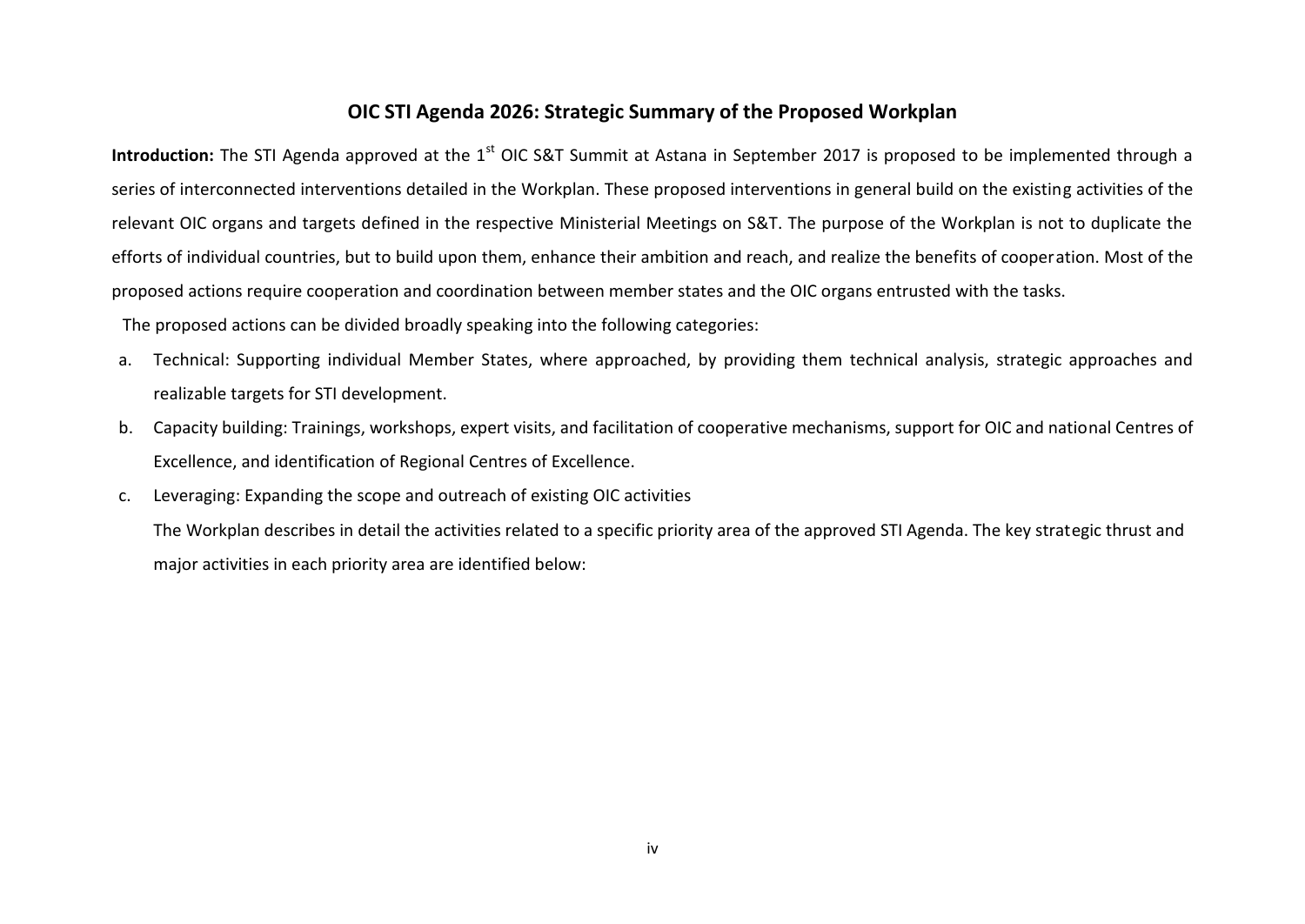## **Priority No.1 Creating Thinking Minds**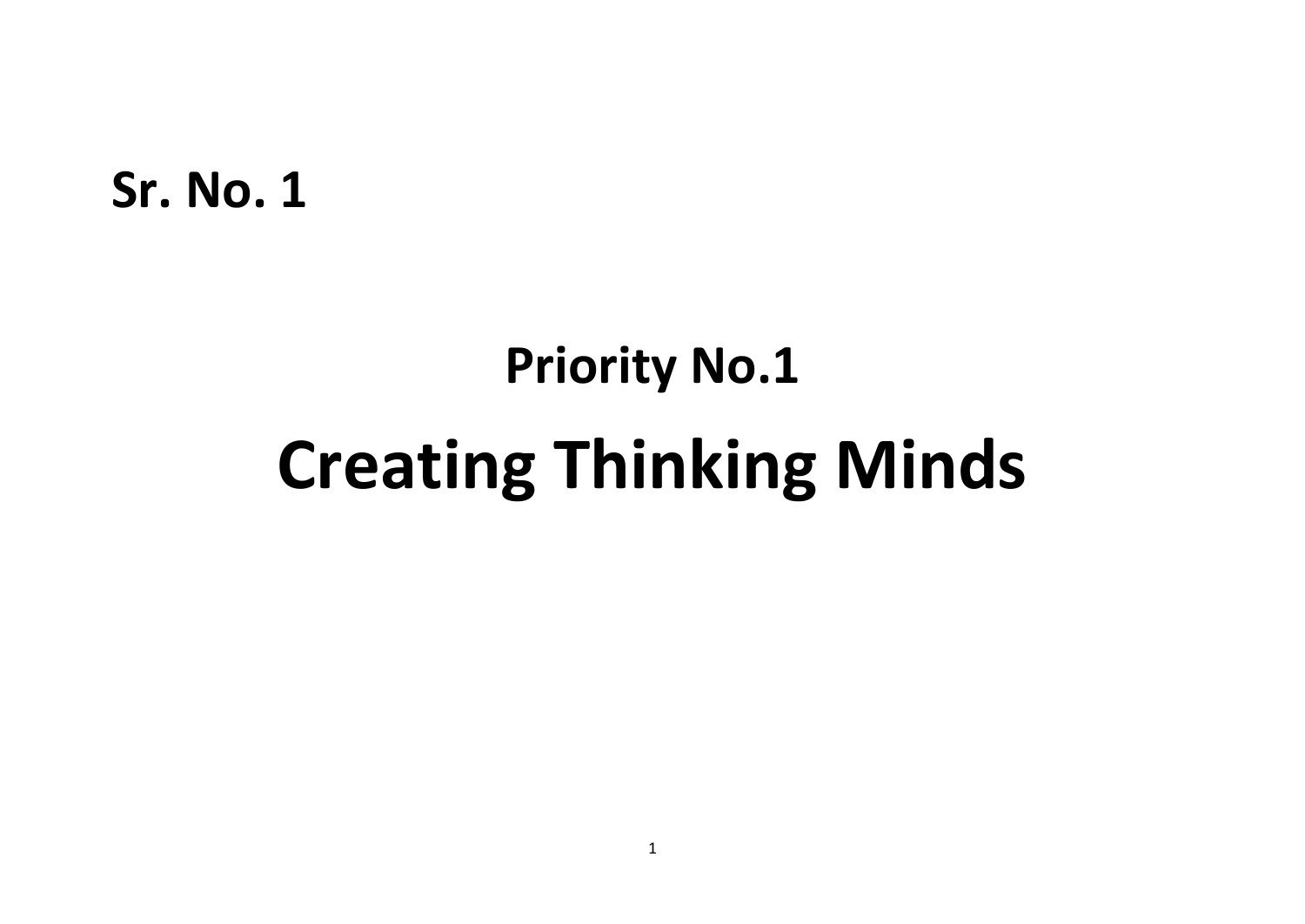#### **Workable Implementing Plan**

| 1         | $\overline{2}$                                                                             | $\overline{\mathbf{3}}$                                                                                                         | 4                                                         | 5                                                                                | 6                                                                               | $\overline{7}$                                                                                  |
|-----------|--------------------------------------------------------------------------------------------|---------------------------------------------------------------------------------------------------------------------------------|-----------------------------------------------------------|----------------------------------------------------------------------------------|---------------------------------------------------------------------------------|-------------------------------------------------------------------------------------------------|
| S.<br>No. | <b>Priority No 1</b><br><b>Target</b>                                                      | <b>Programmes &amp; Activities</b>                                                                                              | <b>Implementing</b><br><b>OIC</b><br><b>Organizations</b> | <b>Partner OIC</b><br>Organizations/<br><b>Recipient Member</b><br><b>States</b> | <b>Recipient Member</b><br><b>States</b>                                        | <b>Expected Outcome</b>                                                                         |
| 1.        | 1. Creating<br>thinking minds<br>Targets:<br>a. Capacity<br>building of<br>school teachers | a. Supporting and coordinating<br>the efforts of Member States<br>to establish Regional Support<br><b>Centers for Education</b> | <b>ISESCO</b>                                             | <b>COMSTECH; SESRIC</b><br>Member States'<br>concerned ministries                | <b>ISESCO</b> to setup<br>mechanism to choose<br>countries and develop<br>TOR's | a. Better trained and<br>better equipped<br>school teachers                                     |
|           | b.<br><b>Modernization</b><br>of curricula                                                 | b. Curriculum<br>development through<br>specialized expert<br>groups: Modernization to<br>meet international<br>standards       | <b>ISESCO</b>                                             | <b>COMSTECH</b><br>Member states: subject<br>experts                             |                                                                                 | b. Improved curricula<br>enabling learning to<br>come at par with<br>international<br>standards |
|           | $c - e$<br>Development of<br>math, science,<br>IT aptitudes and                            | c. OIC Science and Math<br><b>Olympiads (High School</b><br>level)                                                              | COMSTECH,<br><b>ISESCO</b>                                | <b>ICYF</b>                                                                      | Coordinate with<br><b>Member States</b><br>interested in                        | c. Encouragement for<br>outstanding young<br>talent                                             |
|           | creativity at<br>young ages                                                                | d. Organizing OIC Robotics<br>Competition                                                                                       | <b>COMSTECH</b>                                           | ICYF, OIC GS, IsDB                                                               | expanding their<br>existing National<br>competitions into<br>OIC Competitions.  | d. Nurturing curiosity<br>and creativity in the<br>young                                        |
|           |                                                                                            | e. International Youth<br><b>Technology Festival</b>                                                                            | <b>ICYF</b>                                               | OIC GS                                                                           |                                                                                 | e. Grooming I.T.<br>talent for<br>innovation                                                    |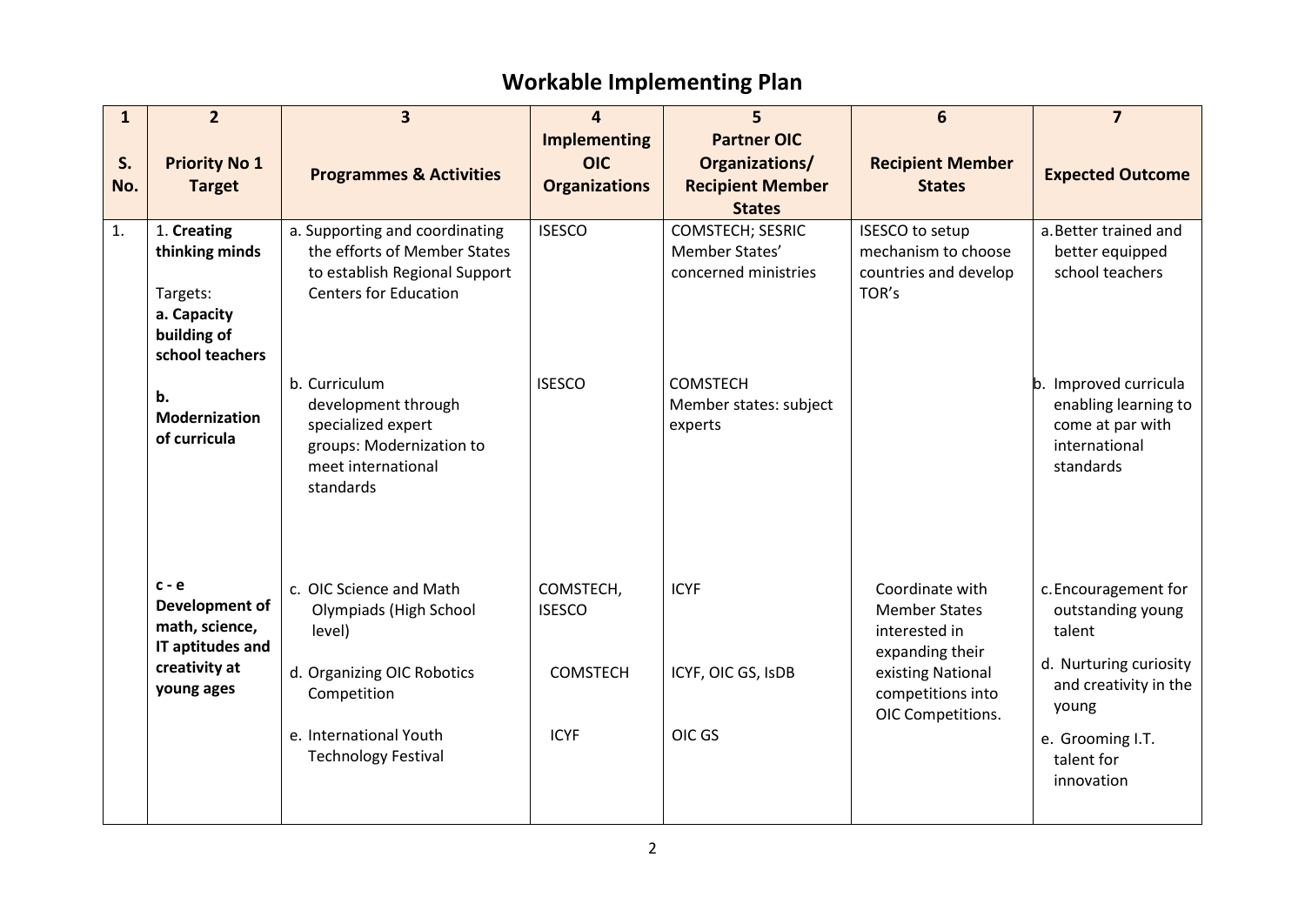| 1<br>S.<br>No. | $\overline{2}$<br><b>Priority No 1</b><br><b>Target</b>                                                                                                                                                                                      | $\overline{\mathbf{3}}$<br><b>Programmes &amp; Activities</b>                                                                                                                                                                                                                                                                  | $\overline{a}$<br><b>Implementing</b><br><b>OIC</b><br><b>Organizations</b> | 5<br><b>Partner OIC</b><br>Organizations/<br><b>Recipient Member</b><br><b>States</b> | 6<br><b>Recipient Member</b><br><b>States</b>                                                                                               | $\overline{\mathbf{z}}$<br><b>Expected Outcome</b>                                                                                                                                                                                                                                                                                      |
|----------------|----------------------------------------------------------------------------------------------------------------------------------------------------------------------------------------------------------------------------------------------|--------------------------------------------------------------------------------------------------------------------------------------------------------------------------------------------------------------------------------------------------------------------------------------------------------------------------------|-----------------------------------------------------------------------------|---------------------------------------------------------------------------------------|---------------------------------------------------------------------------------------------------------------------------------------------|-----------------------------------------------------------------------------------------------------------------------------------------------------------------------------------------------------------------------------------------------------------------------------------------------------------------------------------------|
|                | f. Improving the<br>understanding<br>and creating<br>fascination for<br>science through<br>affordable<br>experiments<br>and<br>demonstrations.<br>g. Focusing,<br>coordinating,<br>directing and<br>explaining<br>activities and<br>targets. | f. Science competitions<br>and science<br>camps (School level)<br>g. I.T. competitions:<br>Hackathons<br>(University/College level)<br>h. Development and<br>provision of Imaginative<br>and low cost science<br>experiments.<br>Science videos and kits for<br>schools; science<br>popularization modules for use<br>of kits. | COMSTECH,<br><b>ISESCO, ICYF</b><br><b>COMSTECH</b><br><b>IsDB</b>          | <b>IsDB</b><br>ISESCO, IsDB                                                           | All member states that<br>are interested to<br>modernize school<br>laboratories and to<br>enrich the learning<br>experience can<br>benefit. | f.<br>1. Improving the<br>learning content of<br>science<br>experiments in<br>schools.<br>2. substituting<br>highly expensive<br>and un-affordable<br>experiments with<br>low cost ones<br>3. benefitting the<br>economies of the<br>OIC countries who<br>produce the<br>experimental<br>setups as well as<br>those purchasing<br>them. |
|                |                                                                                                                                                                                                                                              | i. Workshops/<br>Conferences: To<br>compliment above efforts<br>particularly wrt<br>Curriculum development<br>and usage of new<br>experiments                                                                                                                                                                                  | <b>ISESCO</b>                                                               | <b>COMSTECH, SESRIC</b>                                                               |                                                                                                                                             |                                                                                                                                                                                                                                                                                                                                         |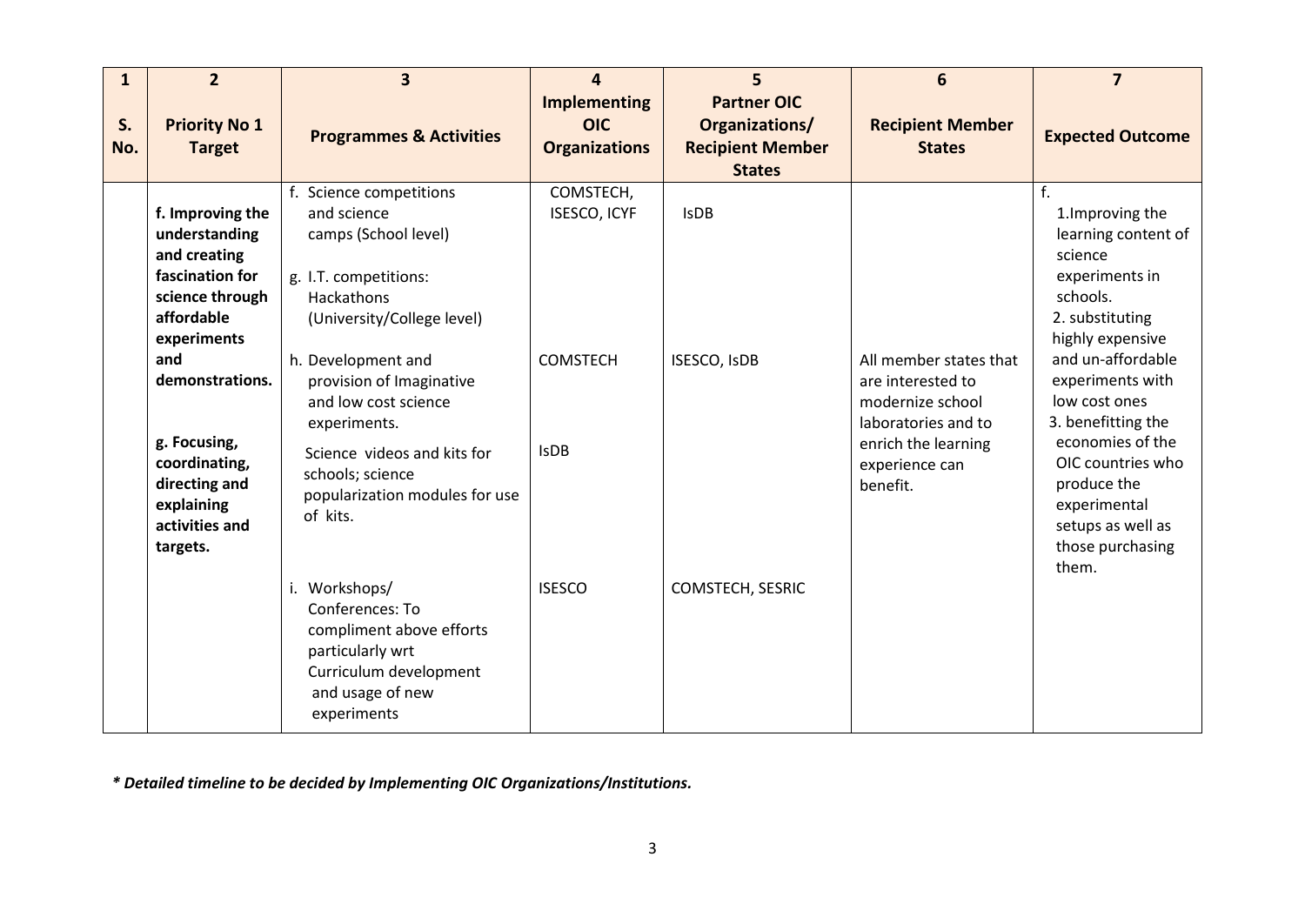# **Priority No.2 Making People Employable: Education & Skills**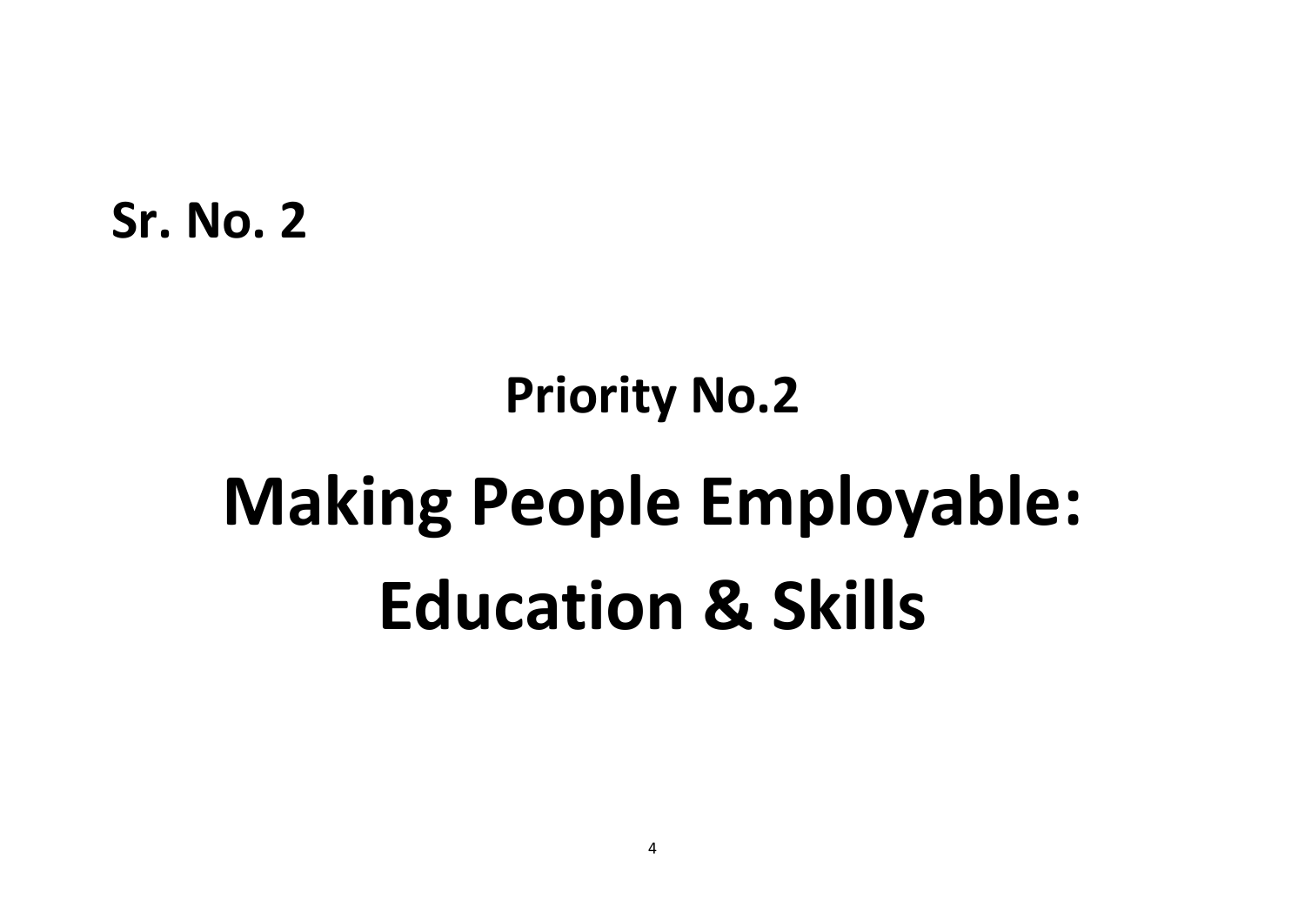| $\mathbf{1}$   | $\overline{2}$                                                                                                 | $\overline{\mathbf{3}}$                                                                                                                 | $\Delta$                              | 5                                                                     | 6                                                                                                                                                            |
|----------------|----------------------------------------------------------------------------------------------------------------|-----------------------------------------------------------------------------------------------------------------------------------------|---------------------------------------|-----------------------------------------------------------------------|--------------------------------------------------------------------------------------------------------------------------------------------------------------|
| S.             | <b>Priorities No /</b>                                                                                         |                                                                                                                                         | <b>Implementing OIC</b>               | <b>Partner OIC</b>                                                    |                                                                                                                                                              |
| No.            | <b>Targets</b>                                                                                                 | <b>Programmes &amp; Activities</b>                                                                                                      | <b>Organization</b>                   | <b>Organizations/Recipient</b>                                        | <b>Expected Outcome</b>                                                                                                                                      |
|                |                                                                                                                |                                                                                                                                         |                                       | <b>Member States</b>                                                  | Increased collaboration                                                                                                                                      |
| $\overline{2}$ | Priority #2<br><b>Making People</b>                                                                            | Regional Skill Centers for<br>a.<br><b>TVET</b><br>Identification of most<br>i.<br>suitable (well equipped)<br>existing centres in each | SESRIC (OIC-VET)<br><b>IUT</b>        | COMSTECH, ISDB, ICYF                                                  | $\bullet$<br>among the centres and<br>countries for trained<br>workforce.                                                                                    |
|                | <b>Employable: Education</b><br>& Skills                                                                       | region                                                                                                                                  |                                       |                                                                       | Development of better<br>skilled workforce for                                                                                                               |
|                | <b>Making people more</b><br>employable by<br>focusing on skill                                                | ii. Designation of Regional<br>Centers at the institutions<br>identified in a.1.                                                        |                                       |                                                                       | industry, agriculture,<br>commerce etc.                                                                                                                      |
|                | development                                                                                                    | Increase enrolment up to<br>b.<br>20% among 15-19 year age<br>group                                                                     | SESRIC (OIC-VET),<br><b>ISESCO</b>    | COMSTECH, ISDB<br>All OIC Countries may<br>benefit from these centers | Identify pitfalls in policy<br>$\bullet$<br>frameworks and enhance<br>the capacity of<br>government institutions<br>to draft policies at<br>national levels. |
|                | <b>Introducing TVET</b><br>streams at school level                                                             |                                                                                                                                         |                                       |                                                                       | Development of Policy<br>Guidelines, training of<br>government officials etc.                                                                                |
|                | Improving the quality<br>of technical education<br>eg. technical<br>diplomas and<br>polytechnique<br>education | <b>Upgradation of existing</b><br>c.<br><b>TVET Institutes</b><br>(infrastructure, labs,<br>teaching methods etc)                       | ** Member states will<br>be consulted | SESRIC (OIC-VET), ISESCO<br>(FUIW), ISDB                              | Infrastructure<br>$\bullet$<br>upgradation (Labs,<br>teaching equipment,<br>modern teaching<br>methods etc.)<br>Encourage local<br>$\bullet$                 |
|                |                                                                                                                |                                                                                                                                         |                                       |                                                                       | companies within OIC to<br>develop modern teaching<br>equipment at lower costs.                                                                              |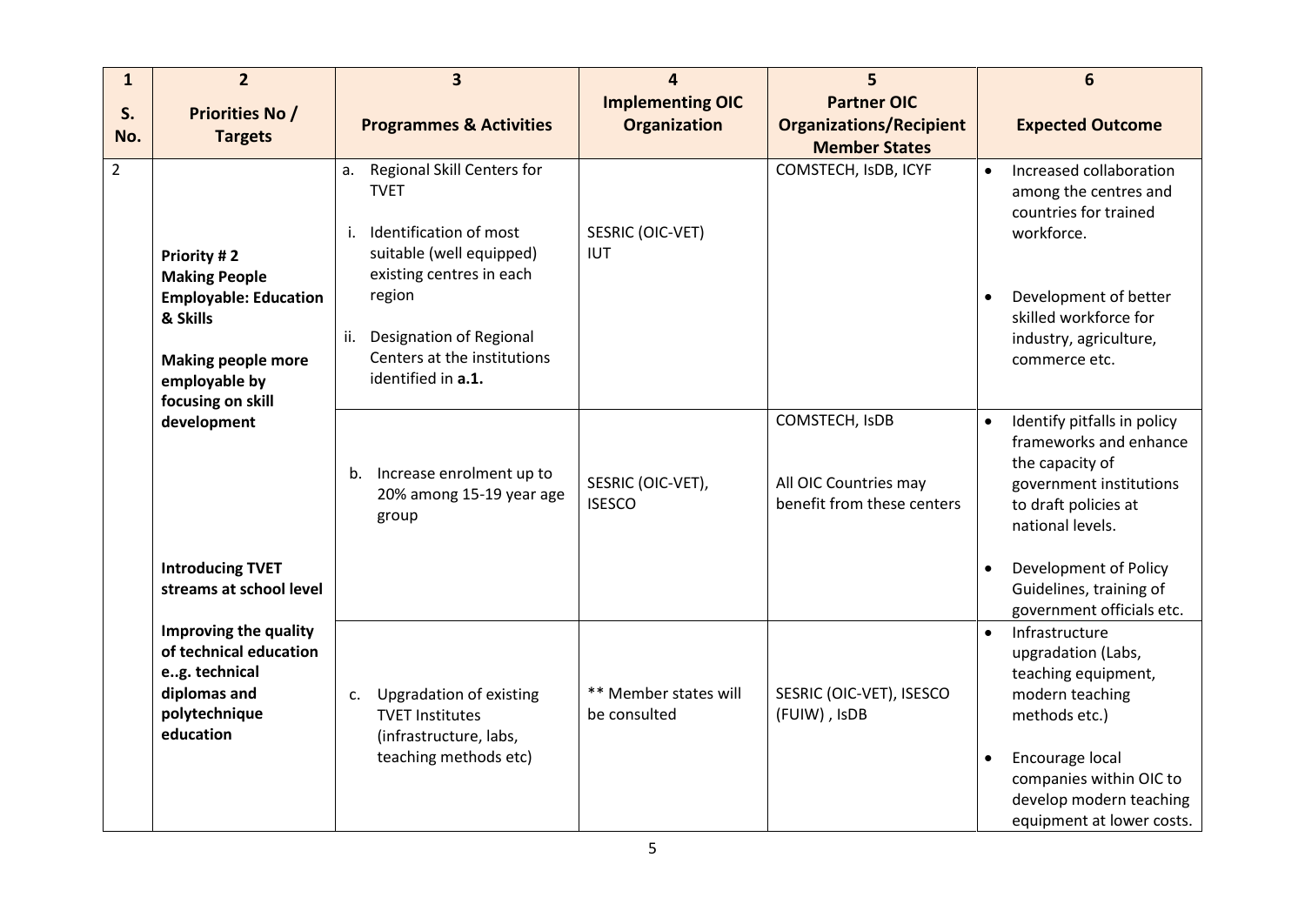| 1         | $\overline{2}$                           | 3                                                                                                                                                                                                                                                                                                                           | 4                                              | 5                                                                                          | 6                                                                                                                                                                                                                                                                                 |
|-----------|------------------------------------------|-----------------------------------------------------------------------------------------------------------------------------------------------------------------------------------------------------------------------------------------------------------------------------------------------------------------------------|------------------------------------------------|--------------------------------------------------------------------------------------------|-----------------------------------------------------------------------------------------------------------------------------------------------------------------------------------------------------------------------------------------------------------------------------------|
| S.<br>No. | <b>Priorities No /</b><br><b>Targets</b> | <b>Programmes &amp; Activities</b>                                                                                                                                                                                                                                                                                          | <b>Implementing OIC</b><br><b>Organization</b> | <b>Partner OIC</b><br><b>Organizations/Recipient</b><br><b>Member States</b>               | <b>Expected Outcome</b>                                                                                                                                                                                                                                                           |
|           |                                          | d. Curricula Upgrade<br>Formation of Working Group<br>Reviewing existing Curricula<br>Formation of Standard<br>$\overline{a}$<br>Curricula<br>Implementation strategy of<br>upgraded curricula across<br><b>OIC</b>                                                                                                         | SESRIC (OIC-VET)                               | <b>COMSTECH, National Focal</b><br>Points identified by SESRIC<br>ISESCO(FUIW)             | • Combined effort for<br>developing standard<br>curricula for all member<br>countries.<br>Up to date curricula for<br>$\bullet$<br>advanced technologies                                                                                                                          |
|           |                                          | Master trainers program<br>e.<br>Customize program and<br>undertake courses and<br>trainings for field experts<br>Collaborate with OIC states as<br>well as developed countries<br>for enhanced capacity<br>building and exposure<br>Industrial placement<br>programs to get hands on<br>experience for modern<br>equipment | SESRIC (OIC-VET)                               | COMSTECH, ISDB, ICCIA,<br>COMCEC, ISESCO(FUIW)<br>Training of Staff at Regional<br>Centers | (Training Activities like<br>thematic workshops, field<br>visits, experts exchange<br>programme etc.)<br>Training of 120 (6years x 20)<br>master trainers<br>To increase the overall<br>technical capabilities and<br>skills of young work force in<br>OIC MS, particularly LDC's |
|           |                                          | <b>ICYF Initiated VET Program</b><br>f.                                                                                                                                                                                                                                                                                     | <b>ICYF</b>                                    | SESRIC, COMSTECH, ISDB                                                                     |                                                                                                                                                                                                                                                                                   |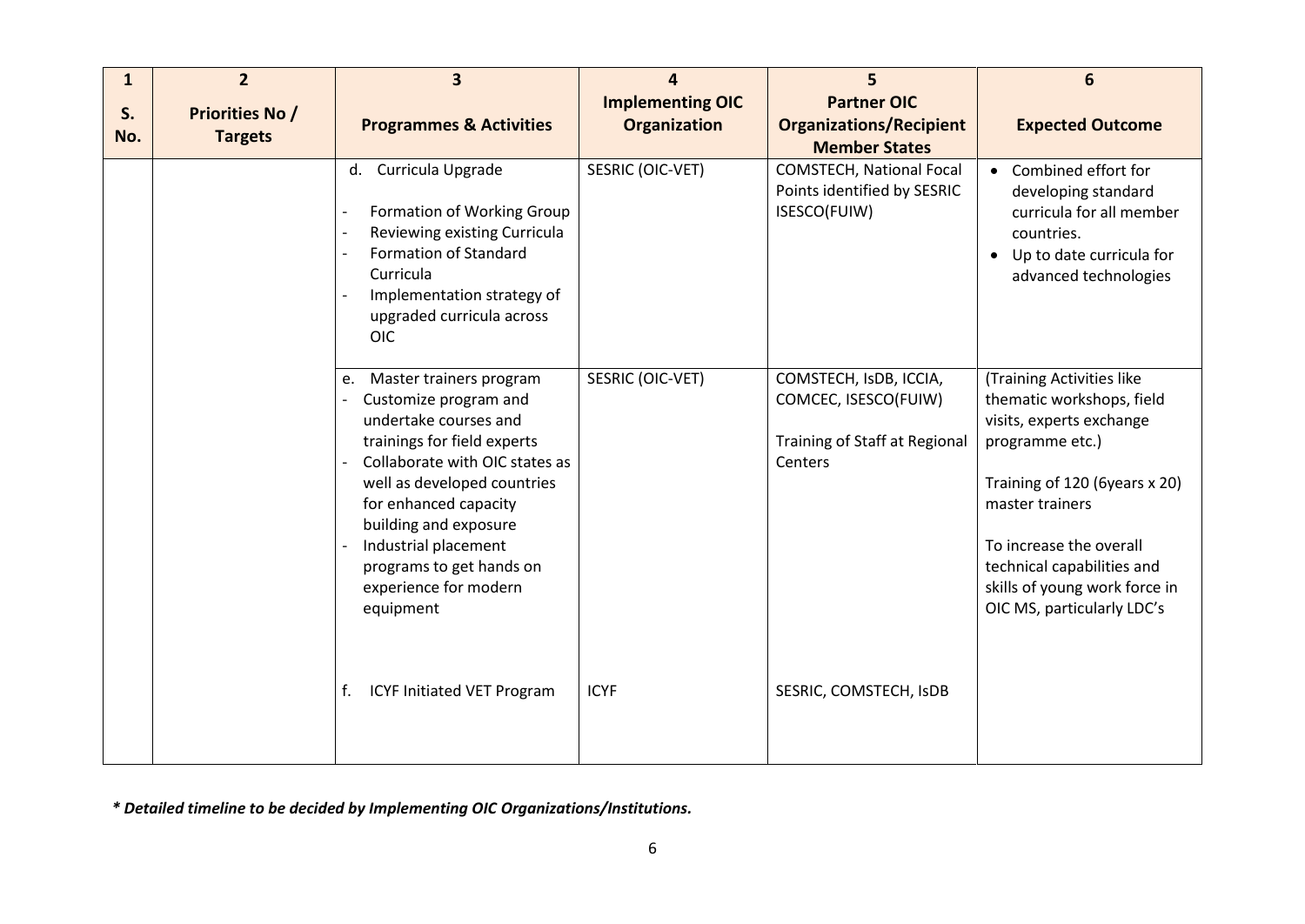### **Priority No.3a**

# **Water Security & Implementation of OIC Water Vision**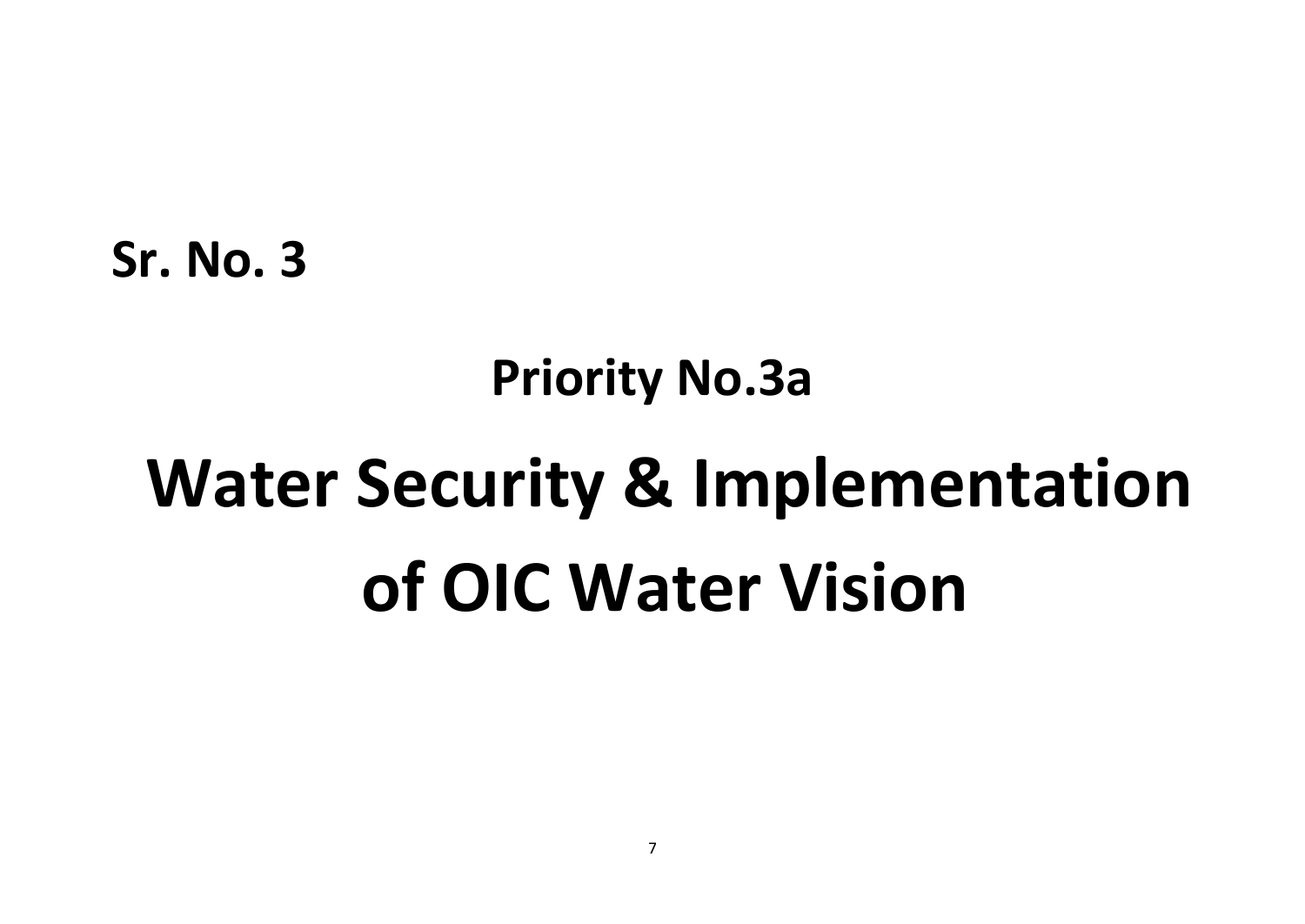| $\mathbf{1}$            | $\overline{2}$                                                                                                                                                                    | $\overline{\mathbf{3}}$                                                                                                                                                                                                                                                                                                                                                                                                                                                                                                                                                          | 4                                   | 5                                                                   | 6                                                                                                                                                                     |
|-------------------------|-----------------------------------------------------------------------------------------------------------------------------------------------------------------------------------|----------------------------------------------------------------------------------------------------------------------------------------------------------------------------------------------------------------------------------------------------------------------------------------------------------------------------------------------------------------------------------------------------------------------------------------------------------------------------------------------------------------------------------------------------------------------------------|-------------------------------------|---------------------------------------------------------------------|-----------------------------------------------------------------------------------------------------------------------------------------------------------------------|
| <b>S. No.</b>           | <b>Priority No ---- / Target</b>                                                                                                                                                  | <b>Programs &amp; Activities</b>                                                                                                                                                                                                                                                                                                                                                                                                                                                                                                                                                 | <b>Implementing</b><br><b>Organ</b> | <b>Implementing</b><br>partners / Recipient<br><b>Member States</b> | <b>Expected Outcome</b>                                                                                                                                               |
| $\overline{\mathbf{3}}$ | Priority:<br>3A. Water Security &<br><b>Implementation of OIC</b><br><b>Water Vision</b><br>Targets:<br>A. Facilitate access to good<br>knowledge & exchange of<br>good practices | А.<br>a. Engage OIC National Focal Points<br>(NFPs) designated to work on<br>resolving water issues along with<br>experts from international institutions<br><b>b.</b> Convene workshop focused on<br>discussing the SESRIC-water portal,<br>UN Water agenda (2018-2028) portal<br>and UNESCO's IHP-WINS portal                                                                                                                                                                                                                                                                  | <b>SESRIC</b>                       | <b>COMSTECH</b><br>(INWRDAM), ISESCO,<br>OIC GS                     | To familiarize OIC<br><b>National Focal Points</b><br>with online tools that<br>can be used to exchange<br>information and<br>leveraged to tackle water<br>crises     |
|                         | <b>B. Education, Knowledge</b><br>and Capacity Building                                                                                                                           | В.<br>a. Assess the gaps in knowledge and<br>capacity to tackle water crises.<br><b>b.</b> identify and outline the most<br>significant and pressing aspects<br>within water sector and shortlist the<br>themes for capacity building<br>c. Conduct capacity building with a<br>frequency of two programs per<br>annum on themes on the following<br>but not limited to<br>Integrated management of water<br>$\bullet$<br>resources<br><b>Water accountability</b><br>$\bullet$<br>Waste water management &<br>$\bullet$<br>recycling<br>Improving water efficiency<br>$\bullet$ | <b>SESRIC</b>                       | <b>COMSTECH</b><br>(INWRDAM), ISESCO,<br><b>IsDB</b>                | To allow OIC member<br>states to increase their<br>knowledge and capability<br>in tackling water issues<br>more prudently by being<br>aware of modern<br>technologies |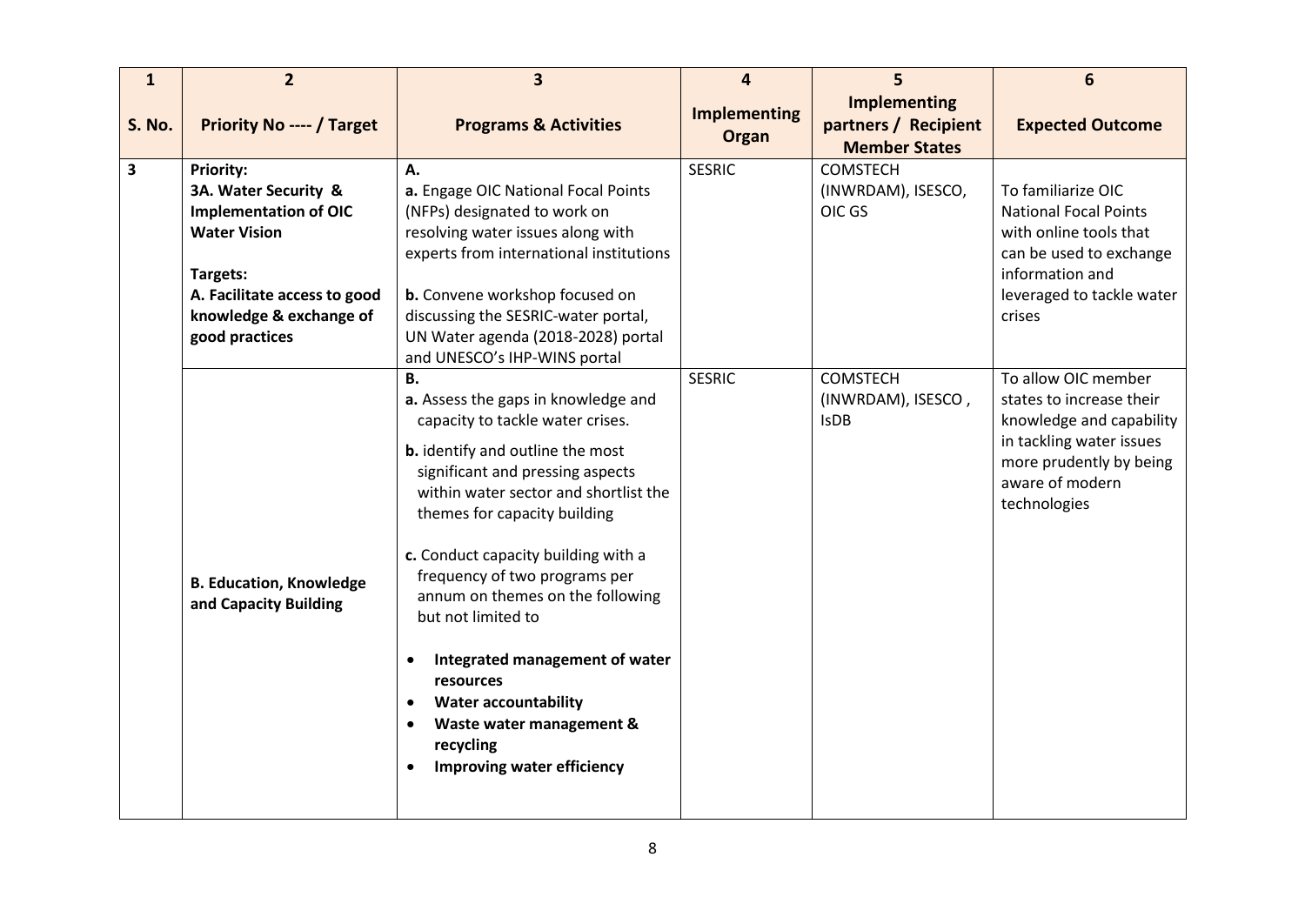| C.<br><b>National Water</b><br><b>Conservation Awareness</b><br>Program | d.<br>Convene a meeting of OIC<br>Water Research Institutions to<br>experiences,<br>best<br>share<br>practices,<br>and<br>commercialization aspects.<br>C.<br>a. Design module for national<br>campaign on water conservation such<br>as using regulated water taps, water<br>taxes, buckets as opposed to showers<br>etc<br><b>b.</b> engage NFCs to carry out the<br>awareness campaigns at multiple<br>platforms with frequency of two<br>events per year | <b>SESRIC</b>  | <b>COMSTECH</b><br>(INWRDAM), ISESCO | To increase public<br>awareness and public<br>role in conserving water<br>and mitigating water<br>crises                                                                       |
|-------------------------------------------------------------------------|--------------------------------------------------------------------------------------------------------------------------------------------------------------------------------------------------------------------------------------------------------------------------------------------------------------------------------------------------------------------------------------------------------------------------------------------------------------|----------------|--------------------------------------|--------------------------------------------------------------------------------------------------------------------------------------------------------------------------------|
| D. Improve Water Use<br><b>Efficiency (WUE)</b>                         | D.<br>a. Conduct comprehensive research<br>on the current water use efficiency<br>(WUE) in OIC member states<br><b>b.</b> Liaison with regional/international<br>institutions for increasing WUEs<br>c. Capacity building on increasing<br>WUE covering but not limited to:<br>. drip irrigation<br>. laser land levelling                                                                                                                                   | SESRIC, ISESCO | COMSTECH, IsDB                       | Increase output per unit<br>of water<br>Decrease water scarcity<br>Reallocate water to<br>higher priority uses<br>Combat environmental<br>degradation (i.e<br>desertification) |
| E. Recycle at least 60 to<br>80% of urban waste water                   | E.<br>a. Introductory symposium on<br>significance of waste water<br>treatment, raise awareness and<br>inform current policies on waste<br>water treatment<br><b>b.</b> Convention on disseminating<br>technical knowledge on latest<br>technologies for urban waste water                                                                                                                                                                                   | <b>SESRIC</b>  | ISESCO, COMSTECH,<br><b>IsDB</b>     | Ensure and enhance<br>public health and<br>environmental<br>protection.                                                                                                        |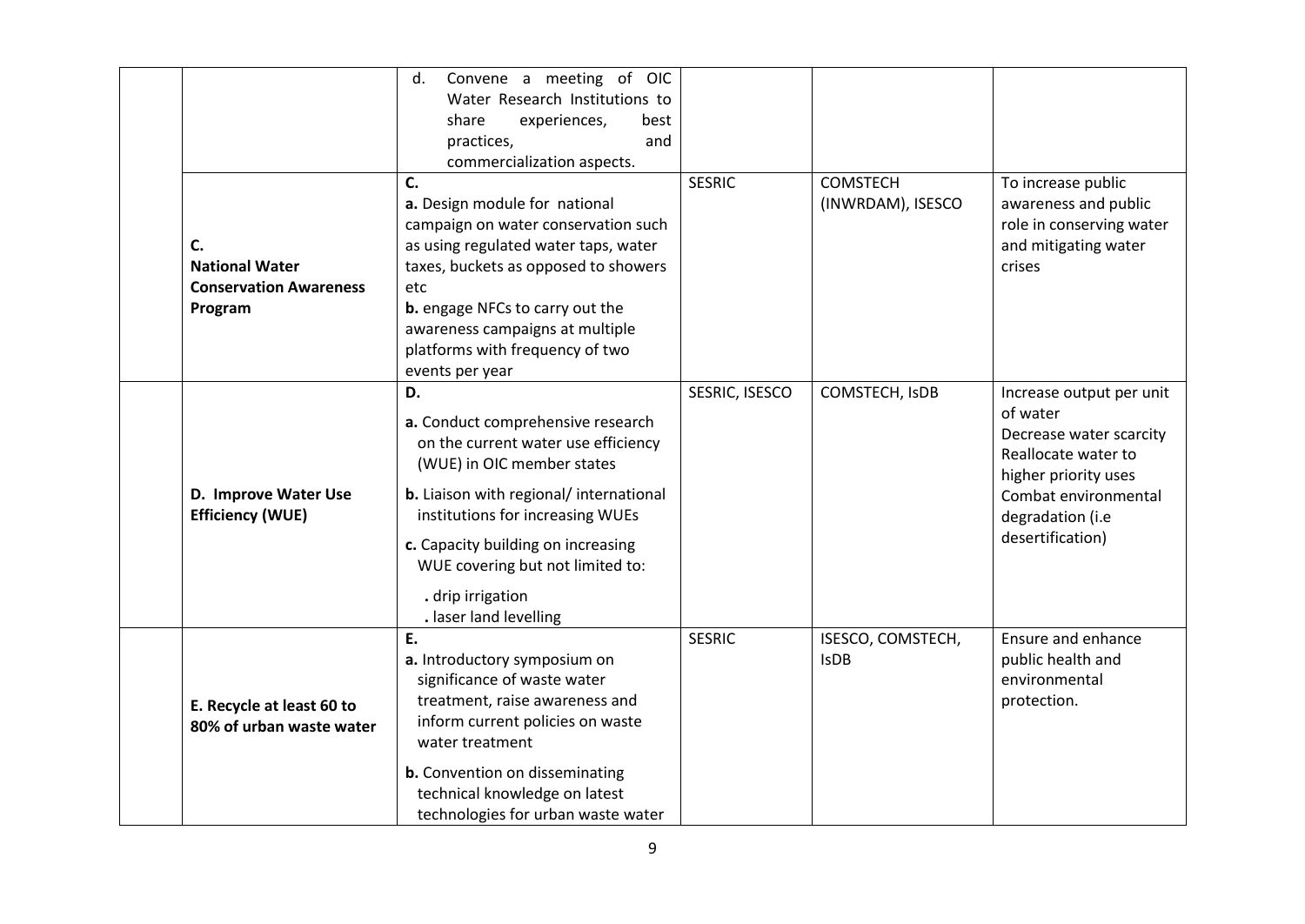| treatment including but not limited |
|-------------------------------------|
| to                                  |
| . membrane filtration system        |
| . nanotechnology                    |
| . microbial fuel cells              |
| . natural treatment system          |
| . phytoremediation                  |
| to achieve the set target           |
| d. Capacity building for member     |
| states below the set target         |
| e. Final report on the progress of  |
| achieving the target will be        |
| prepared                            |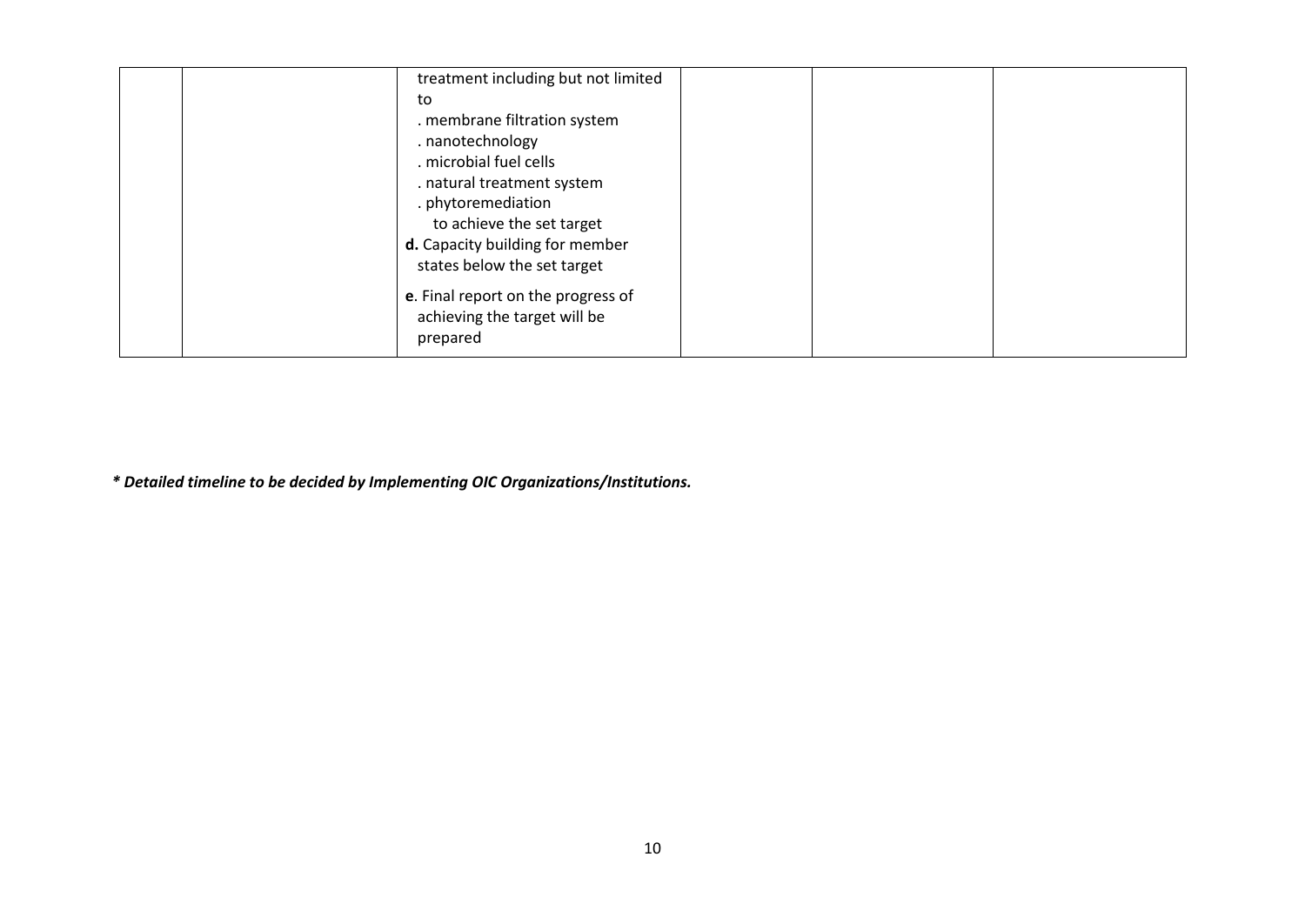# **Priority No. 3b Safety of Water, Food and the Environment**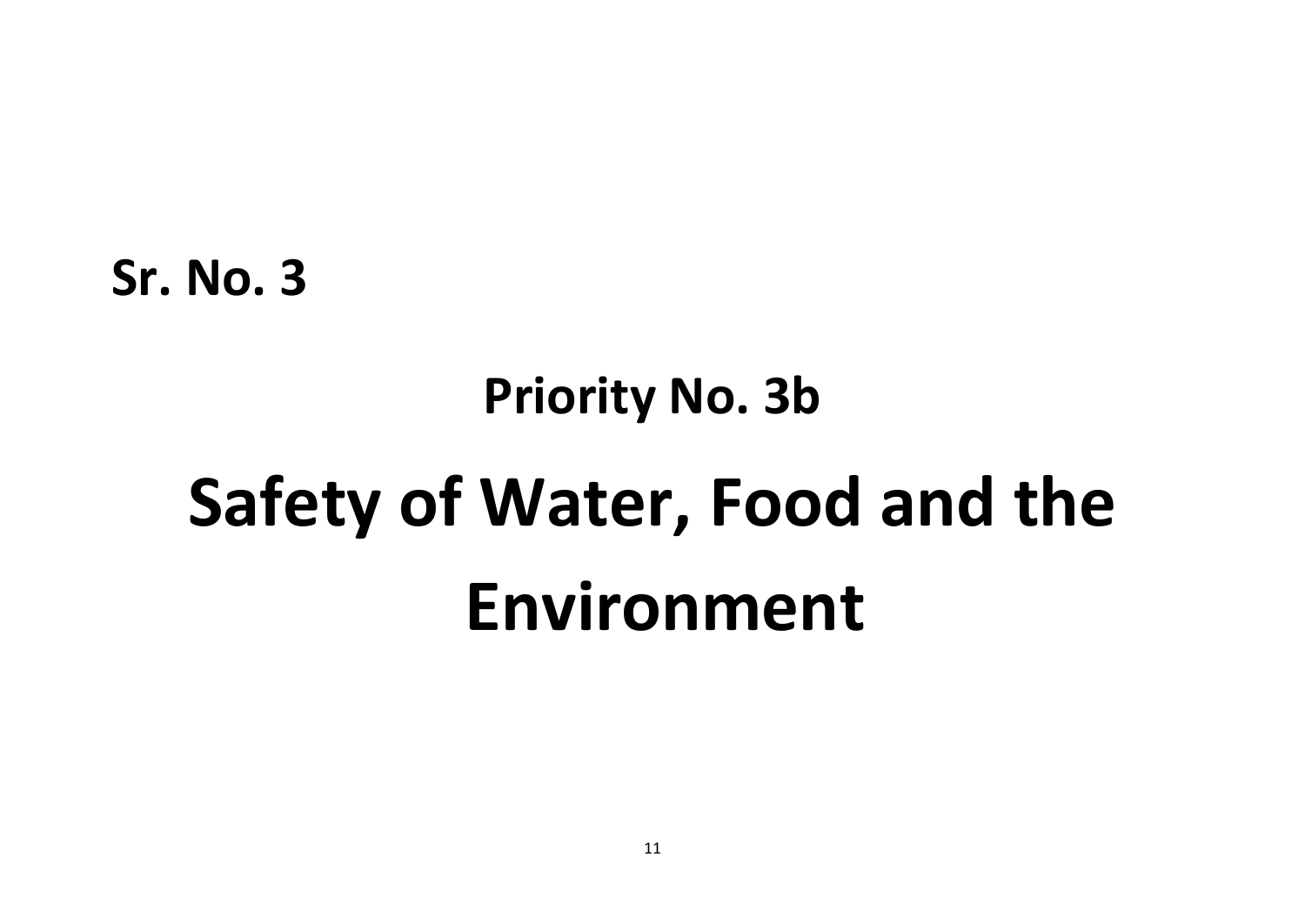| $\mathbf{1}$            | $\overline{2}$                                                                                                                                                                                   | $\overline{\mathbf{3}}$                                                                                                                                                                                                                                                                                                                                                                      | $\overline{4}$                                  | 5                                                                                 | 6                                                                                                                               |
|-------------------------|--------------------------------------------------------------------------------------------------------------------------------------------------------------------------------------------------|----------------------------------------------------------------------------------------------------------------------------------------------------------------------------------------------------------------------------------------------------------------------------------------------------------------------------------------------------------------------------------------------|-------------------------------------------------|-----------------------------------------------------------------------------------|---------------------------------------------------------------------------------------------------------------------------------|
| <b>S. No.</b>           | Priority No ---- /<br><b>Target</b>                                                                                                                                                              | <b>Programs &amp; Activities</b>                                                                                                                                                                                                                                                                                                                                                             | <b>Implementing OIC</b><br><b>Organizations</b> | <b>Partners OIC</b><br>Organizations/<br><b>Recipient Member</b><br><b>States</b> | <b>Expected Outcome</b>                                                                                                         |
| $\overline{\mathbf{3}}$ | <b>Priority:</b><br>3B. Safety of water,<br>food and the<br>environment<br>3B. Targets:<br>i) Farm productivity<br>ii) Preserving plant<br>genetic resources<br>(PGR)<br>iii) Plant Biodiversity | Programmes<br>a) Setting up National Gene<br>banks.<br>b) Exchange of PGR among<br>member states<br>Increasing farm productivity<br>C)<br>through robust agriculture<br>practices.<br><b>Activities</b><br>Preserving plant diversity &<br>ı.<br>genetic resources<br>1. Project based collaboration<br>between national gene banks (3-4<br>countries)<br>2. OIC - Consortium of gene banks. | COMSTECH, IOFS                                  | COMCEC, SESRIC,<br><b>ICCIA, IsDB</b>                                             | Agriculture sustainability and<br>food security<br>Conservation of<br>geographically unique plant<br>resources.                 |
|                         |                                                                                                                                                                                                  | 3. Working group to identify area of<br>intense efforts on short term and<br>long term basis.<br>Training for the plant diversity<br>III.<br>storage, management & end                                                                                                                                                                                                                       | <b>COMSTECH</b><br><b>IOFS</b>                  | COMCEC, SESRIC (OIC-<br>AgriCaB), ICCIA, IsDB                                     | Developing self-reliance for<br>natural and genetically<br>modified crop varieties).<br>Exchange of scholars &<br>technicians** |
|                         |                                                                                                                                                                                                  | use<br>4. Training of PGR scientists and<br>technicians                                                                                                                                                                                                                                                                                                                                      |                                                 | ISESCO, IsDB, COMCEC                                                              |                                                                                                                                 |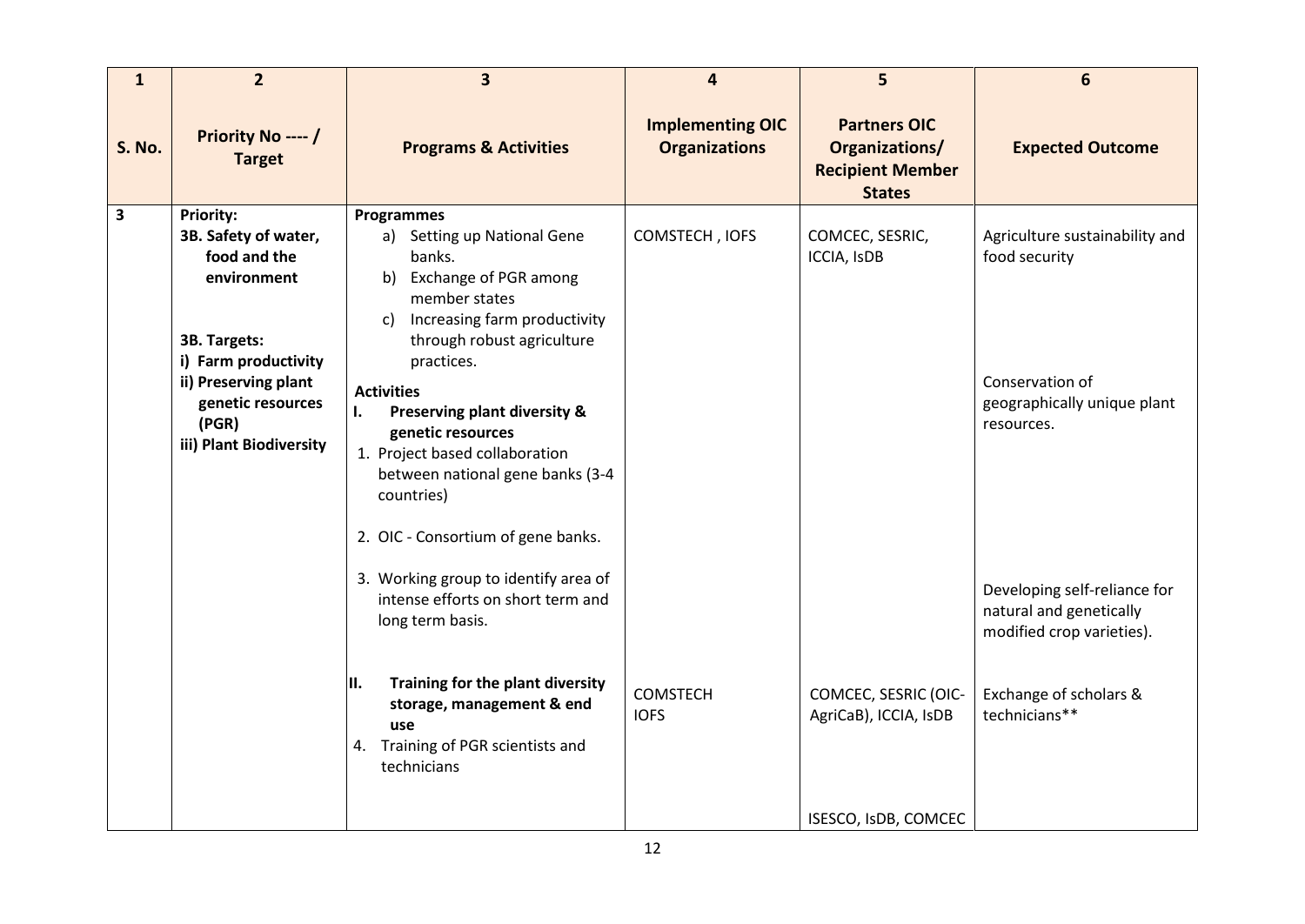|                                                                        | Ш.<br><b>Practice base improvement</b><br>and outreach<br>5. Use of ICT for best practices<br>in agriculture e.g. to prevent<br>post harvest losses, sowing<br>and harvesting info.                         |                                             |                                    | Ensuring sustainable<br>agriculture and food<br>security. |
|------------------------------------------------------------------------|-------------------------------------------------------------------------------------------------------------------------------------------------------------------------------------------------------------|---------------------------------------------|------------------------------------|-----------------------------------------------------------|
|                                                                        | Encourage use of better<br>6.<br>farming, harvesting and<br>irrigation practices such as<br>drip irrigation, use of GIS,<br>land levelers.                                                                  |                                             |                                    |                                                           |
|                                                                        | Program for Technical<br>7.<br>advocacy to propagate the<br>use of these plant resources<br>by the end user (farmer) in<br>partnership with concerned                                                       |                                             |                                    |                                                           |
|                                                                        | ministries, NGO's and IGO's.<br><b>Generating collaboration for</b><br>IV.<br>funding & implementation<br>Public and private sector<br>8.<br>collaboration for agribusiness<br>and infrastructural upgrade. | <b>IsDB</b><br>ICDT, ICCIA,<br>IOFS, SESRIC | COMCEC                             | Improved agriculture output<br>(Yield-supply)             |
| <b>Priority:</b><br>3. Safety of water,<br>food and the<br>environment | <b>Programmes</b>                                                                                                                                                                                           |                                             |                                    |                                                           |
| 3C. Targets:<br>Food safety and<br><b>Halal</b>                        | a) Support the Re-organization of<br>National food safety authorities.<br>b) Controlling adulteration and<br>misrepresentation through whole<br>food chain.                                                 | SMIIC, IOFS                                 | COMSTECH, COMCEC,<br><b>SESRIC</b> | Food safety and improved<br>trade among OIC.              |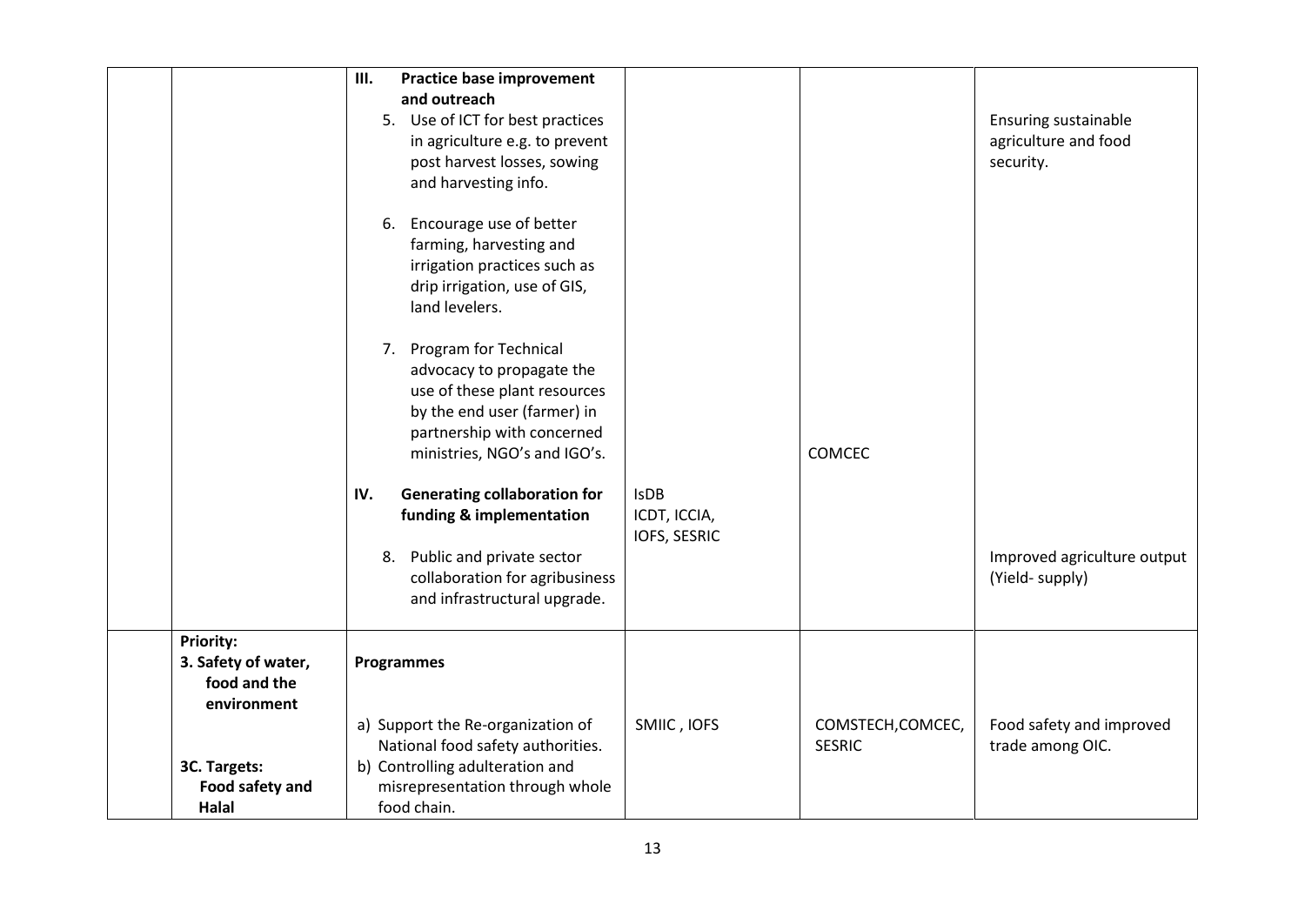| Standardization | c) Implementing OIC/SMIIC and<br>international standards of food<br>safety. Support the development<br>of any required new standards by                                                |  |                                                               |
|-----------------|----------------------------------------------------------------------------------------------------------------------------------------------------------------------------------------|--|---------------------------------------------------------------|
|                 | SMIIC in the domain of Food<br>Safety and Halal                                                                                                                                        |  |                                                               |
|                 | <b>Activities</b><br>Agreement on Harmonization of<br>V.<br><b>National Halal Standards with</b><br>the OIC/SMIIC Halal Standards<br>through ministerial level<br>meetings.            |  | Increase in trade of halal<br>products among OIC              |
|                 | Encouragement of Halal food<br>VI.<br>certifications based on<br>OIC/SMIIC standards among big<br>food processing companies on<br>regional and inters regional<br>level.               |  | Increase in consumer<br>confidence and ensured<br>food safety |
|                 | A special committee to evaluate<br>VII.<br>the increase of exchange of<br>goods and extent of adaptation<br>and use of OIC/SMIIC standards<br>for certification and.<br>Accreditation. |  | A strong and measurable<br>follow-up is required.             |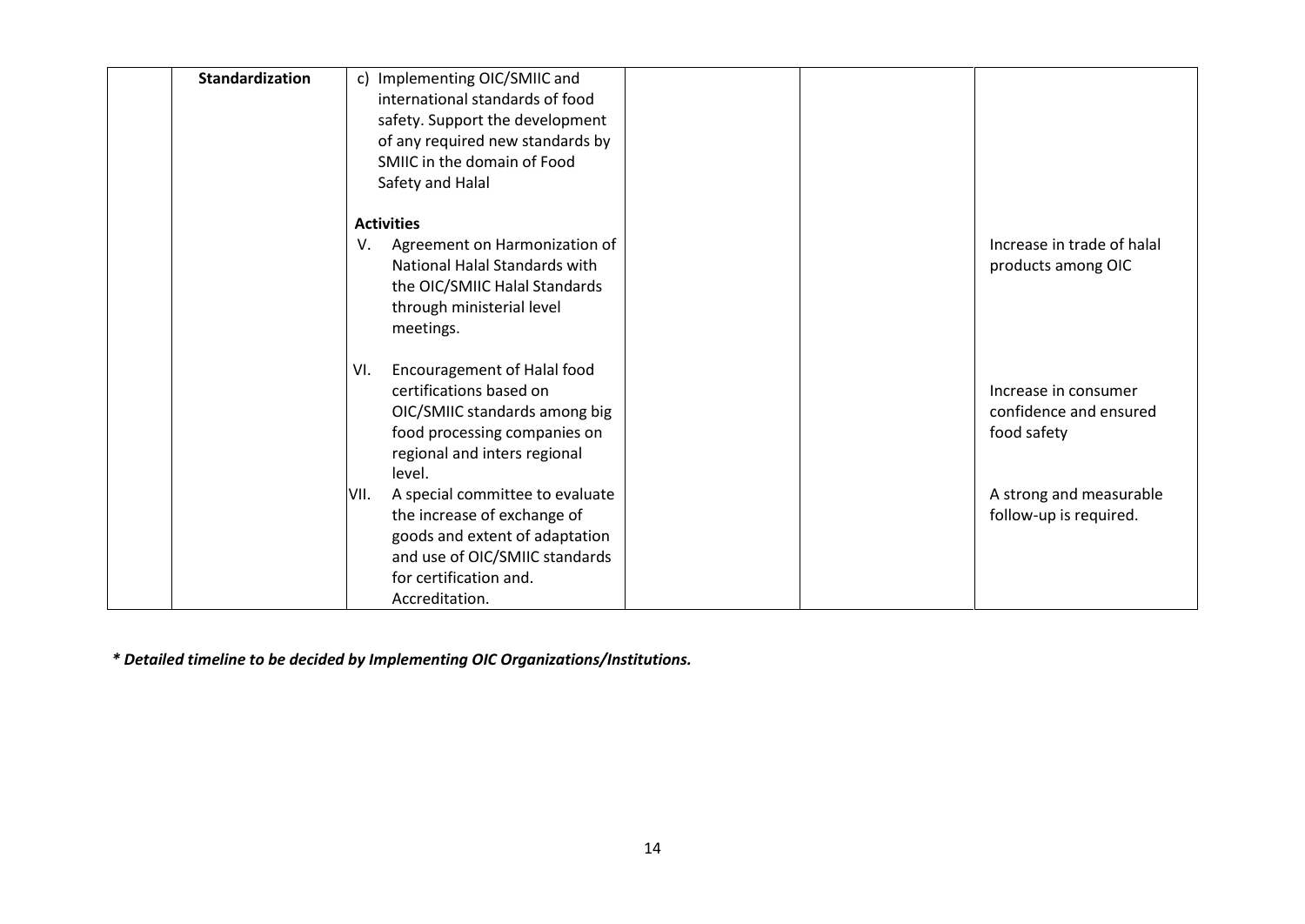# **Priority No.4**

## **Ensure healthy Lives for all citizens**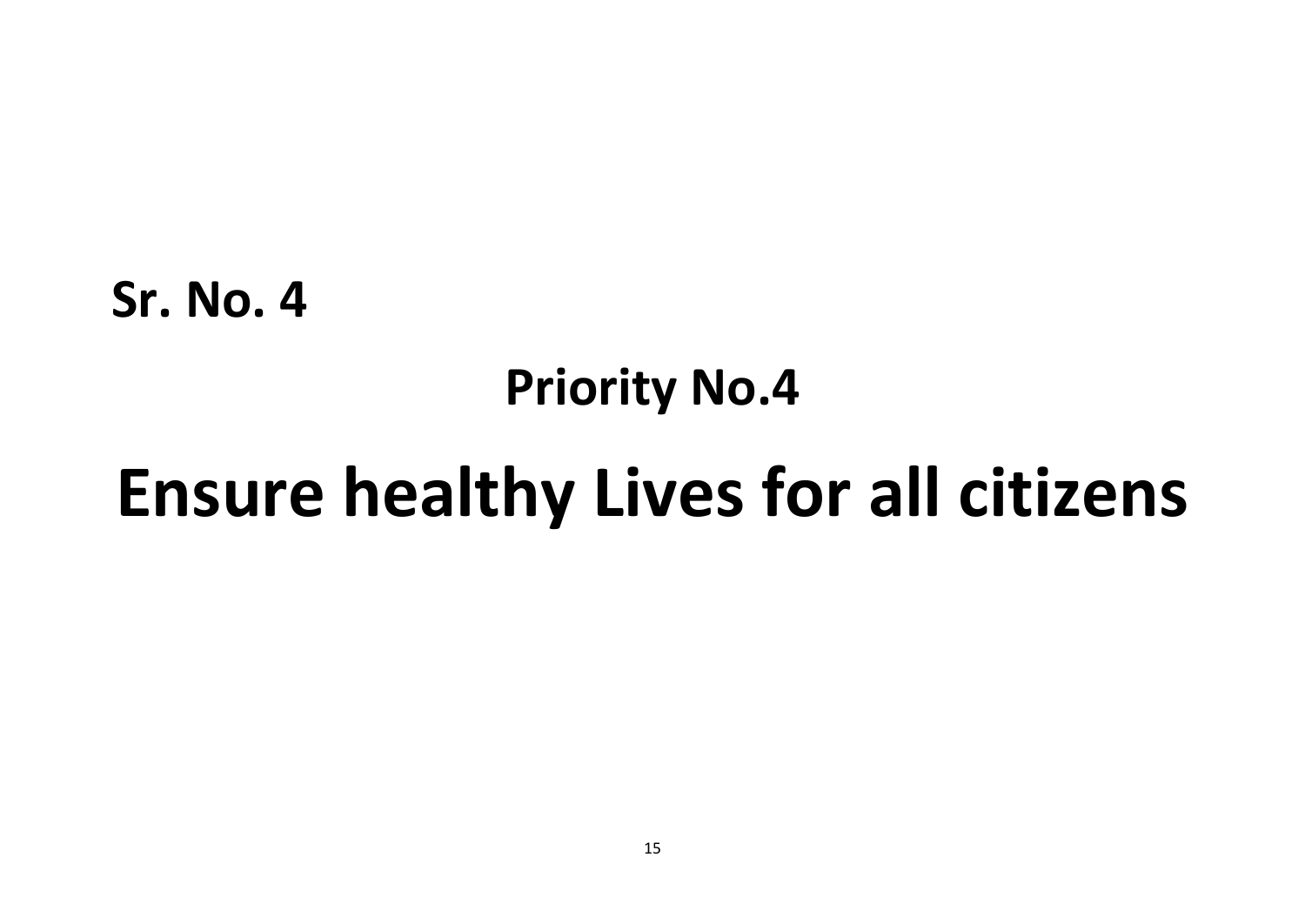| $\mathbf{1}$            | $\overline{2}$                                                                                                                                                             | $\overline{\mathbf{3}}$                                                                                                                                                                                                                                                                                                                                                                                                                                                                                                                                                                                                                                             | $\overline{a}$                                            | 5                                                                                 | 6                                                                                             |
|-------------------------|----------------------------------------------------------------------------------------------------------------------------------------------------------------------------|---------------------------------------------------------------------------------------------------------------------------------------------------------------------------------------------------------------------------------------------------------------------------------------------------------------------------------------------------------------------------------------------------------------------------------------------------------------------------------------------------------------------------------------------------------------------------------------------------------------------------------------------------------------------|-----------------------------------------------------------|-----------------------------------------------------------------------------------|-----------------------------------------------------------------------------------------------|
| S.<br>No.               | <b>Priorities No 4 / Targets</b>                                                                                                                                           | <b>Programmes &amp; Activities</b>                                                                                                                                                                                                                                                                                                                                                                                                                                                                                                                                                                                                                                  | <b>Implementing</b><br><b>OIC</b><br><b>Organizations</b> | <b>Partners OIC</b><br>Organizations/<br><b>Recipient Member</b><br><b>States</b> | <b>Expected Outcome</b>                                                                       |
| $\overline{\mathbf{4}}$ | <b>Priority No.4 : Ensure healthy</b><br><b>Lives for all citizens</b><br><b>Targets: Strengthening public</b><br>health through research and<br>technological advancement | a. Access to affordable essential<br>medicines and vaccines.<br>1) Centre of excellence for vaccine<br>and other biotechnology<br>products development<br>2) Technical assistance and capacity<br>building for selected essential<br>biological products<br>3) Improve facilities of screening,<br>diagnostics and treatment<br>through mutual trade of medical<br>technologies and equipment.<br>b. Combating antimicrobial<br>multiple drug resistance (MDR)<br>1. Create a technical committee and<br>a task force for MDR applied<br>research and application<br>2. Establish a network for the<br>knowledge exchange and co-<br>production of new knowledge in | OIC GS<br>OIC GS                                          | COMSTECH, SESRIC,<br>IsDB(ISFD)<br>SESRIC (Ibn Sina CaBH)<br>COMSTECH, ISBD       | Affordable health care &<br>poverty alleviation<br>Meeting SDG's<br>Improved community health |
|                         |                                                                                                                                                                            | member states.<br>3. Hospital safety, quality &<br>efficiency based on WHO<br>standards and other international<br>protocols.                                                                                                                                                                                                                                                                                                                                                                                                                                                                                                                                       |                                                           | SMIIC                                                                             |                                                                                               |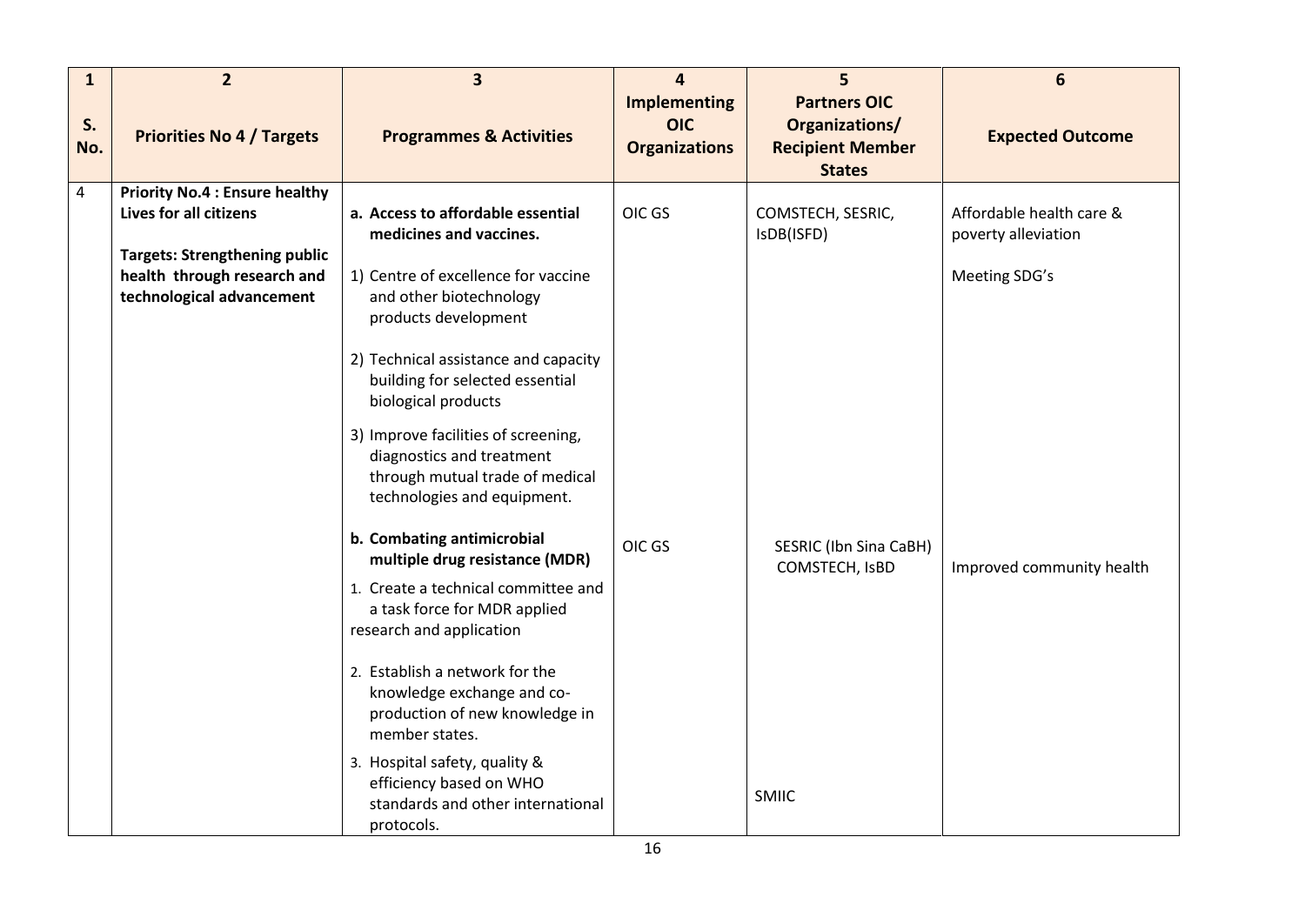| $\mathbf{1}$<br>S.<br>No. | $\overline{2}$<br><b>Priorities No 4 / Targets</b> | $\overline{\mathbf{3}}$<br><b>Programmes &amp; Activities</b>                                                                                                                                                                                                                                                                                                                                                                  | 4<br><b>Implementing</b><br><b>OIC</b><br><b>Organizations</b>          | 5<br><b>Partners OIC</b><br>Organizations/<br><b>Recipient Member</b><br><b>States</b> | 6<br><b>Expected Outcome</b>                                                                                 |
|---------------------------|----------------------------------------------------|--------------------------------------------------------------------------------------------------------------------------------------------------------------------------------------------------------------------------------------------------------------------------------------------------------------------------------------------------------------------------------------------------------------------------------|-------------------------------------------------------------------------|----------------------------------------------------------------------------------------|--------------------------------------------------------------------------------------------------------------|
|                           |                                                    | c. Extensive biomedical research<br>and clinical programs<br>1. Expand research in genomics,<br>proteomics,<br>regenerative<br>medicine, personalized medicine<br>(nano-medicine, next generation<br>sequencing, immuno-genetics)<br>2. Facilitate research, development,<br>patent filing.                                                                                                                                    | OIC-GS,<br><b>COMSTECH</b><br>OIC-GS,<br><b>COMSTECH</b><br><b>IsDB</b> | SESRIC, ISESCO(FUIW)                                                                   | Developing world-class and<br>real time health facilities.<br>Advances in medical health and<br>mol. Biology |
|                           |                                                    | d. Creation of trained<br>epidemiologist for<br><b>Communicable /NCD</b><br>1. Assist countries in developing<br>information<br>centralize health<br>system for disease surveillance,<br>patient management, program<br>monitoring and public health<br>Maintain consistent<br>planning.<br>standards for public health<br>informatics.<br>2. Capacity building networks for<br>communicable,<br>non-<br>communicable diseases | $OIC - GS$                                                              | SESRIC (IbnSina-HCaB)<br>COMSTECH, ISESCO                                              | Effective and productive public<br>health policies and<br>implementation                                     |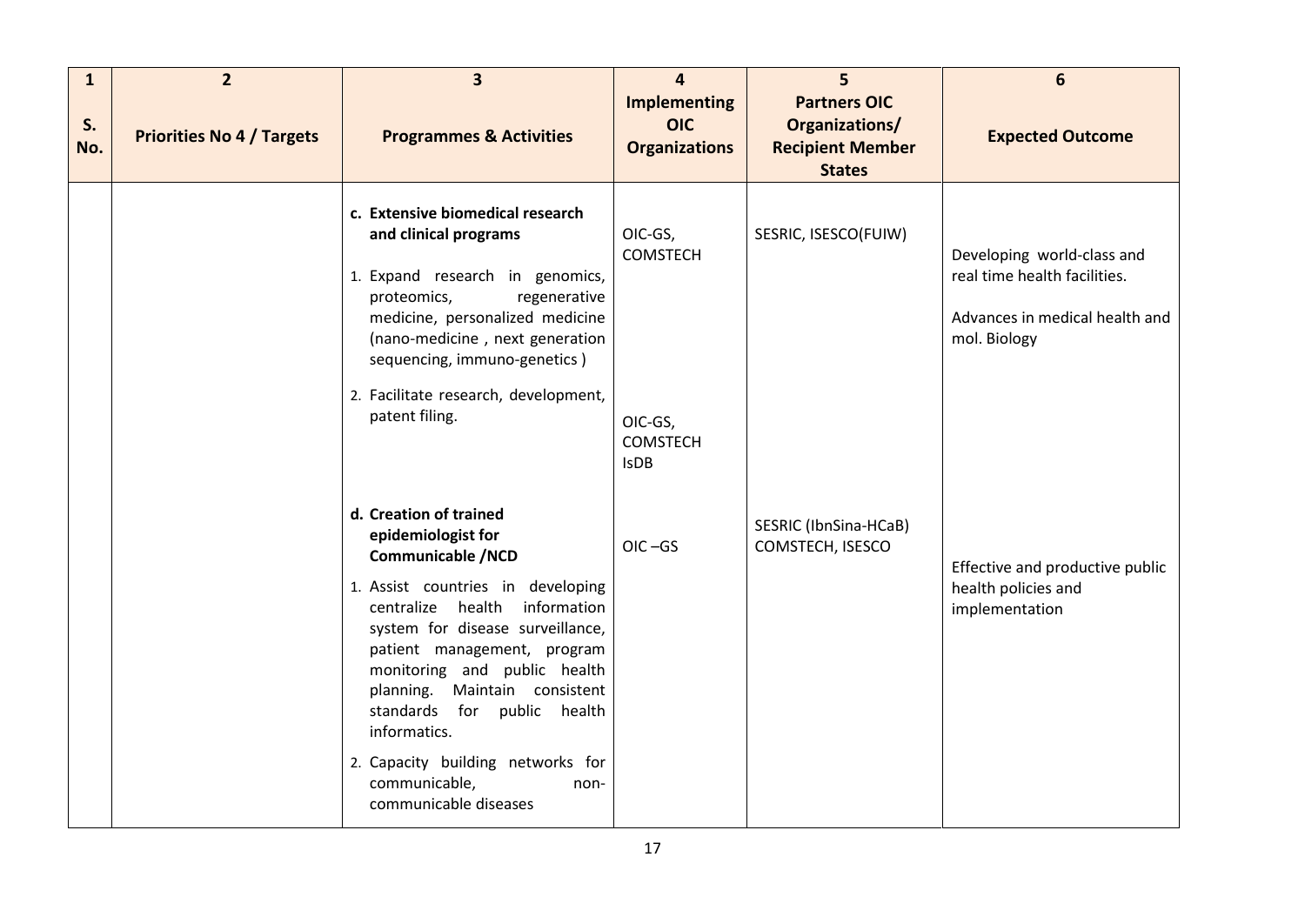| 1         | $\overline{2}$                   | $\overline{\mathbf{3}}$                                                                                                                                                                                                                                                                                                   | 4                                                                            | 5                                                                                         | 6                                              |
|-----------|----------------------------------|---------------------------------------------------------------------------------------------------------------------------------------------------------------------------------------------------------------------------------------------------------------------------------------------------------------------------|------------------------------------------------------------------------------|-------------------------------------------------------------------------------------------|------------------------------------------------|
| S.<br>No. | <b>Priorities No 4 / Targets</b> | <b>Programmes &amp; Activities</b>                                                                                                                                                                                                                                                                                        | <b>Implementing</b><br><b>OIC</b><br><b>Organizations</b>                    | <b>Partners OIC</b><br>Organizations/<br><b>Recipient Member</b><br><b>States</b>         | <b>Expected Outcome</b>                        |
|           |                                  | e. Training of medics, para-medics<br>and technicians<br>Develop standardized<br>1.<br>competencies for health<br>practitioners<br>2. Mutual recognition of diplomas,<br>degrees and certificates in allied<br>health professions<br>3. Establish CPD/CME/CNE<br>programs for Doctors,<br>pharmacists, nurses & midwives. | OIC-GS through<br>ministries of<br>health member<br>states.<br><b>ISESCO</b> | <b>COMSTECH</b><br><b>IsDB</b><br>COMCEC - CCO (PAWG)<br><b>SMIIC</b><br>SESRIC (OSH-CaB) | Standardized health work force<br>and manpower |
|           |                                  | 4. Training of technicians and staff<br>for repair and maintenance of<br>medical and scientific equipment                                                                                                                                                                                                                 | <b>ISESCO</b>                                                                | <b>IsDB</b><br><b>ICYF</b><br><b>SESRIC</b>                                               |                                                |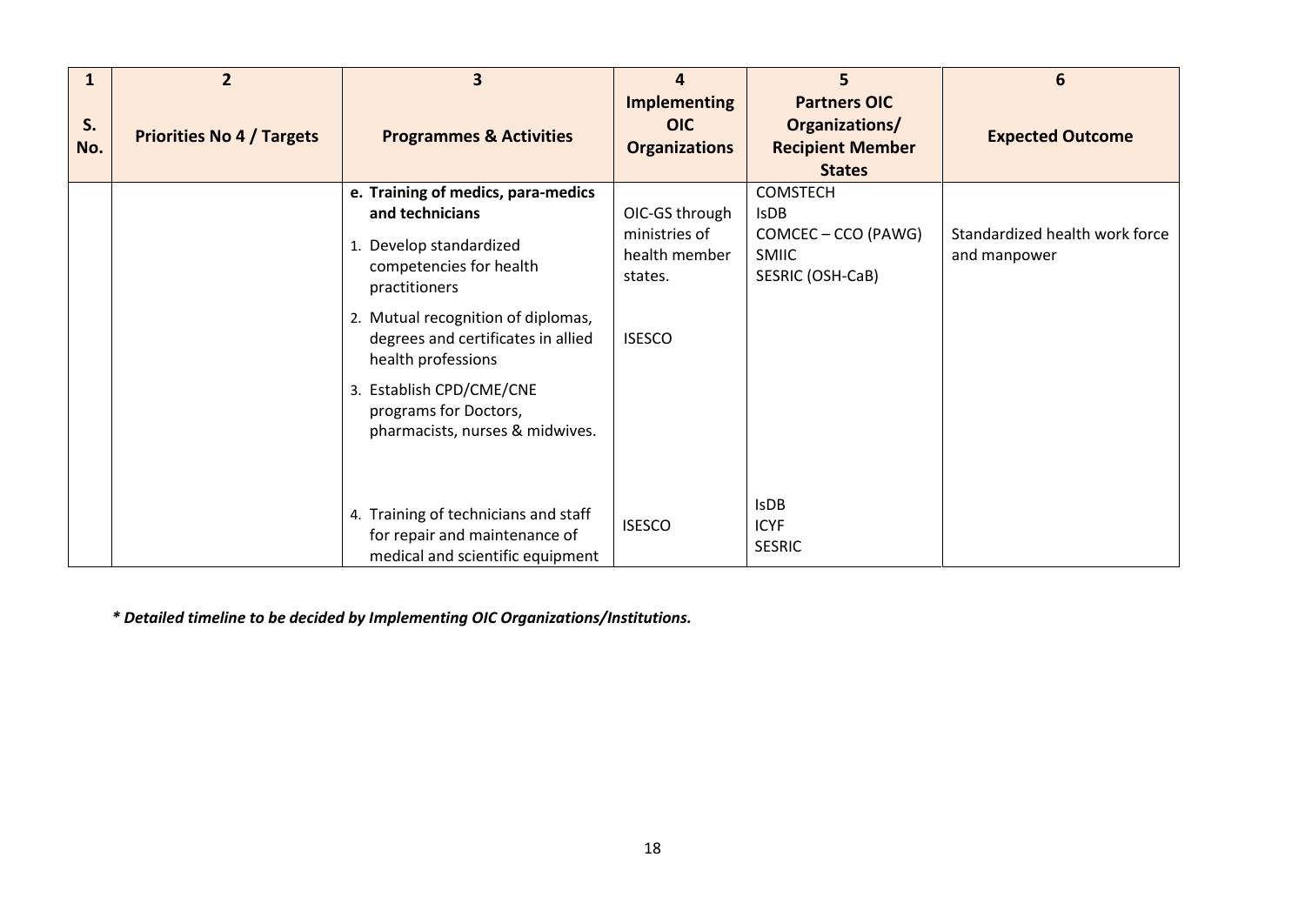### **Priority No. 5 Improve the quality of Higher Education and Research.**

### **Priority No.6 The case for Math, Physics, Biotechnology and the Chemical Sciences.**

### **Priority No.10 Enhancing Intra-OIC Cooperation**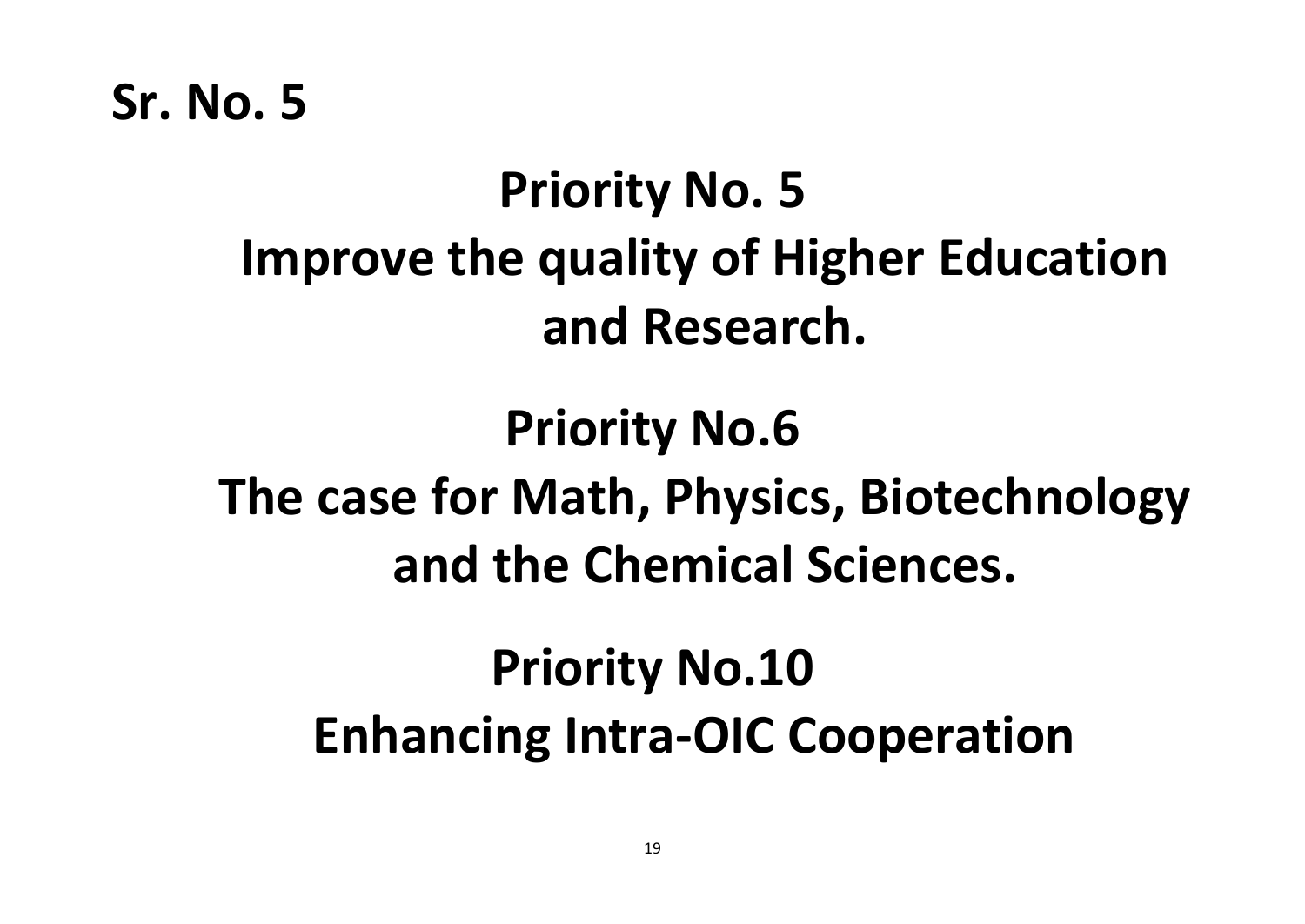| $\mathbf{1}$ | $\overline{2}$                                                                                                                       | $\overline{\mathbf{3}}$                                                                                          | 4                                                                  | 5                                                                                | 6                                                                                                 |
|--------------|--------------------------------------------------------------------------------------------------------------------------------------|------------------------------------------------------------------------------------------------------------------|--------------------------------------------------------------------|----------------------------------------------------------------------------------|---------------------------------------------------------------------------------------------------|
| S. No.       | Priorities No 5, 6, 10 /<br><b>Targets</b>                                                                                           | <b>Programmes &amp; Activities</b>                                                                               | <b>Implementing</b><br><b>OIC</b><br><b>Organizations</b>          | <b>Partner OIC</b><br>Organizations/<br><b>Recipient Member</b><br><b>States</b> | <b>Expected Outcome</b>                                                                           |
| 5.           | #5. Improve the quality of<br>higher Education and<br>Research.<br>#6. The case for math,                                            | 1. Helping Member States on<br>rationalizing and prioritizing<br>investments in higher education<br>and research | ISESCO(FUIW),<br><b>COMSTECH</b>                                   | SESRIC, COMCEC,<br><b>IsDB</b>                                                   | Advice to Member<br>States' educational<br>authorities                                            |
|              | physics, biotechnology<br>and the chemical<br>sciences.<br>#10. Enhancing Intra-OIC                                                  | 2. Support programs that<br>promote university-industry<br>linkages; Innovation grants                           | <b>ISESCO (FUIW)</b>                                               | <b>IsDB STI Department</b><br>COMCEC,<br><b>ICCI, SESRIC</b>                     | Commercialization of<br>research                                                                  |
|              | Cooperation<br>Targets:<br>1. Building up sustainable                                                                                | 3. Initiate innovation awards;<br>Science Expos to highlight OIC<br>innovations                                  | <b>COMSTECH</b><br><b>ISDB STI</b><br>Department<br><b>ICYF</b>    | <b>COMCEC</b><br><b>ICDT</b>                                                     | Increased innovation,<br>economic benefits.                                                       |
|              | infrastructure in<br>universities and research<br>institutions<br>2. Building domestic                                               | 4. Initiate best research<br>publication awards annually<br>(quality based) seperately for<br>various S&T fields | <b>COMSTECH</b><br>ISESCO, (FUIW),<br>ICYF (young<br>business hub) | <b>SESRIC</b>                                                                    | Encouragement to<br>produce high quality<br>research.                                             |
|              | innovation and technology<br>capabilities<br>3. Promote networking and<br>linkages within and<br>outside OIC                         | 5. Identify/promote Centres<br>(Mother Institutes) for sharing of<br>expertise and joint research<br>activities. | <b>COMSTECH</b><br><b>IsDB</b>                                     | <b>ISESCO, SESRIC</b><br>Inter-Islamic<br>Networks)                              | Sharing of expertise<br>leading to development<br>of scientific manpower<br>and advanced research |
|              | 4. Double the share of<br>member states in global<br>scientific output and the<br>number of R&D<br>workers/per million<br>population | 6. Provide research grants for<br>joint projects between Member<br>States (basic as well as applied<br>sciences) | ISESCO,<br>COMSTECH,<br><b>IsDB</b>                                | <b>ISESCO</b>                                                                    | Sharing of expertise<br>leading to development<br>of scientific manpower<br>and advanced research |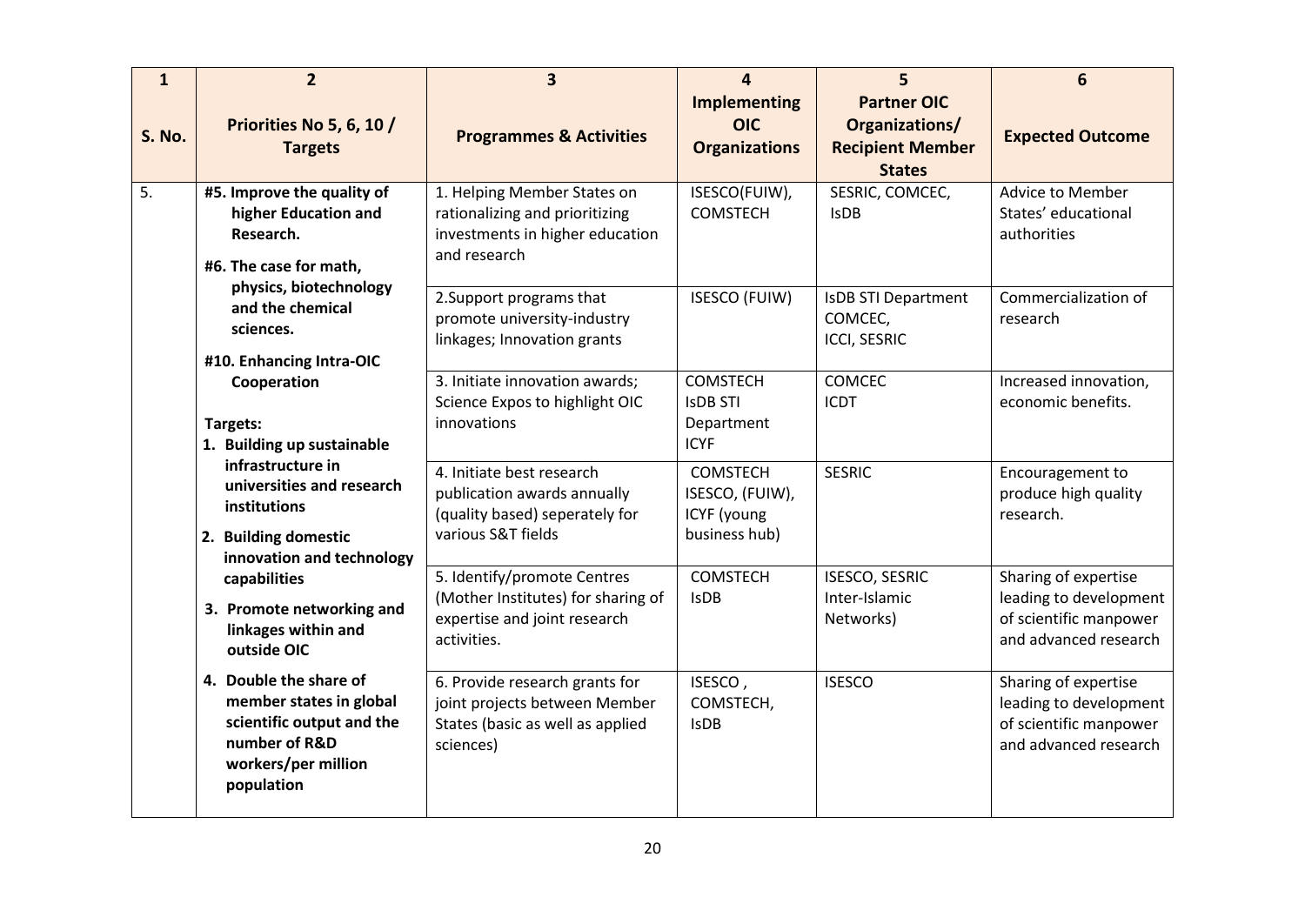| $\mathbf{1}$  | $\overline{2}$                                                                                                       | 3                                                                                                                                                            | $\Delta$                                                  | 5                                                                                | 6                                                                                                                      |
|---------------|----------------------------------------------------------------------------------------------------------------------|--------------------------------------------------------------------------------------------------------------------------------------------------------------|-----------------------------------------------------------|----------------------------------------------------------------------------------|------------------------------------------------------------------------------------------------------------------------|
| <b>S. No.</b> | Priorities No 5, 6, 10 /<br><b>Targets</b>                                                                           | <b>Programmes &amp; Activities</b>                                                                                                                           | <b>Implementing</b><br><b>OIC</b><br><b>Organizations</b> | <b>Partner OIC</b><br>Organizations/<br><b>Recipient Member</b><br><b>States</b> | <b>Expected Outcome</b>                                                                                                |
|               | 5. Increase the share of high<br>technology goods and<br>services aiming for 10% by<br>2025<br>6. Promotion of basic | 7. Provide travel and living<br>support for visiting/exchange<br>scientist programs between OIC<br>countries.                                                | ISESCO(FUIW),<br>COMSTECH,<br><b>ICYF (IQRA)</b>          | <b>Member Countries</b><br><b>Inter-Islamic Networks</b>                         | Help develop<br>research/academic<br>programs in the lesser<br>developed OIC<br>countries via sharing of<br>expertise. |
|               | sciences, scientific ethics<br>and social responsibility of<br>scientists/engineers                                  | 8. Initiate OIC Research<br>Fellowships Scheme.<br>Coordinate with country<br>programs for research<br>Fellowships/sabbatical support<br>for OIC scientists. | ISESCO,<br><b>COMSTECH</b><br><b>IsDB</b>                 |                                                                                  | Retain high quality<br>faculty; prevent brain<br>drain                                                                 |
|               |                                                                                                                      | 9. Share OIC expertise in the<br>development of Technology<br>parks                                                                                          | <b>ISESCO</b>                                             | <b>SESRIC</b>                                                                    | Commercialization of<br>research; economic<br>benefits                                                                 |
|               |                                                                                                                      | 10. Facilitating access to<br><b>Analytical Services in various</b><br>areas of S&T in Member States<br>amenable to sharing                                  | <b>ISESCO</b>                                             | COMSTECH, SESRIC,<br><b>IAS</b>                                                  | Higher quality and<br>larger volume of<br>research                                                                     |
|               |                                                                                                                      | 11. "Try and Do" technology Labs                                                                                                                             | <b>ICYF</b>                                               | <b>COMSTECH</b>                                                                  | Creates opportunity for<br>the young people to<br>learn and practice the<br>leading technologic<br>innovations         |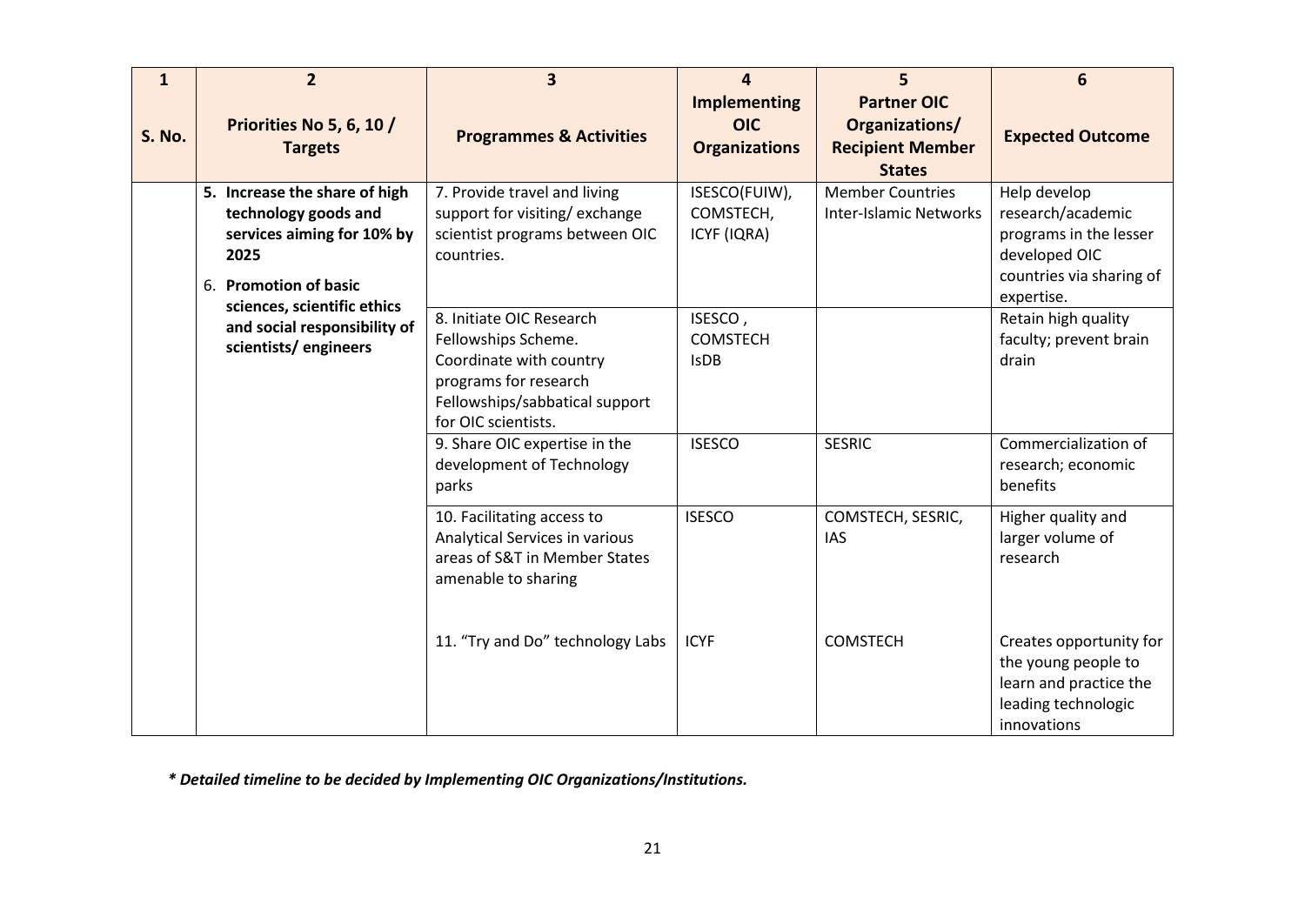# **Priority No.7 Managing Big Data with Security in the Digital Economy**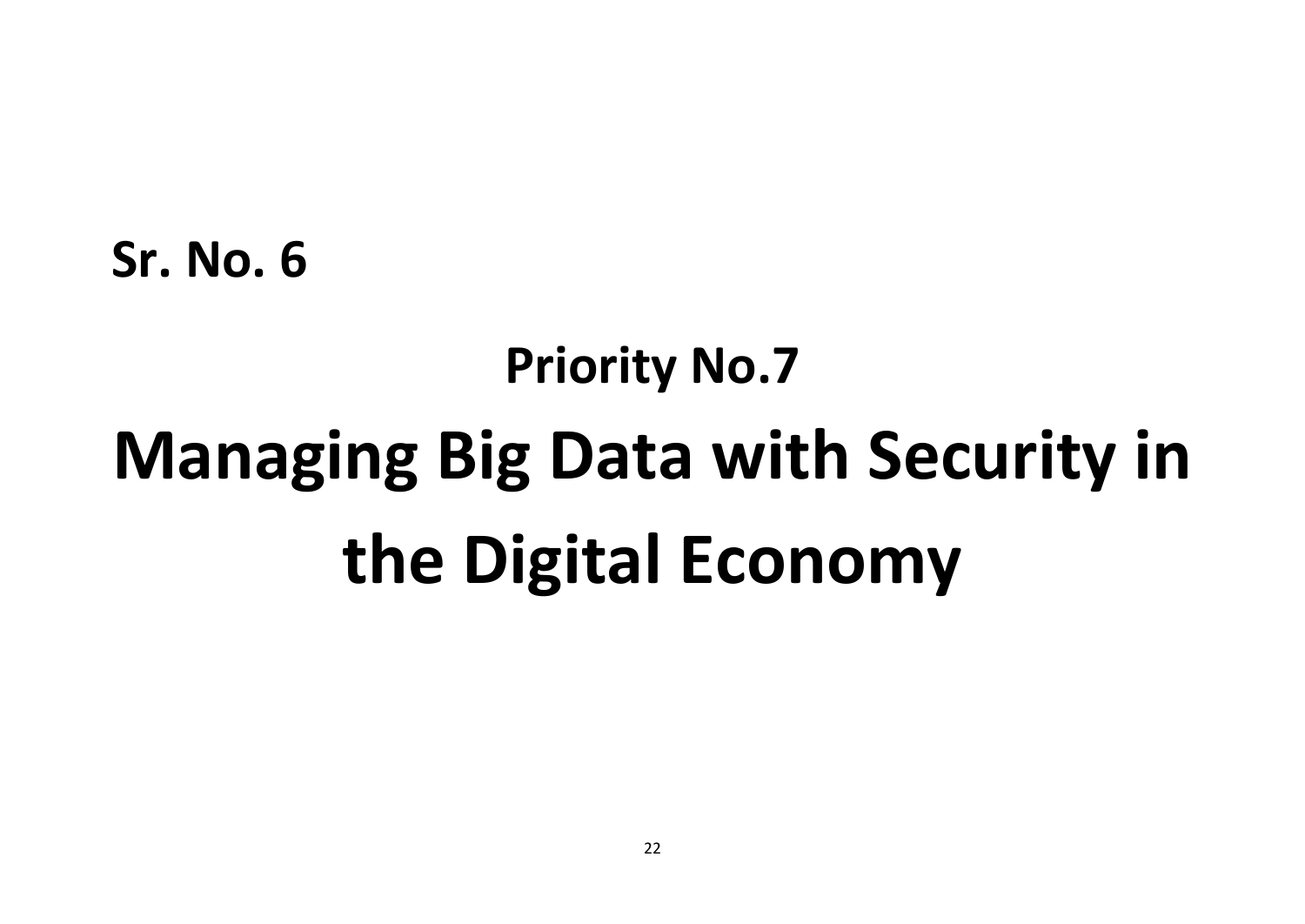| $\mathbf{1}$  | $\overline{2}$                                                                | $\overline{\mathbf{3}}$                                                                                                                                                                                                                                                                                                                                                                                                                                                                     | $\overline{4}$                                     | 5                                                                                    | 6                                                                                                                                                                                                                                                                                                                                                                                                                                                                                                                                                                                                                                                                                                                                                                                                                 |
|---------------|-------------------------------------------------------------------------------|---------------------------------------------------------------------------------------------------------------------------------------------------------------------------------------------------------------------------------------------------------------------------------------------------------------------------------------------------------------------------------------------------------------------------------------------------------------------------------------------|----------------------------------------------------|--------------------------------------------------------------------------------------|-------------------------------------------------------------------------------------------------------------------------------------------------------------------------------------------------------------------------------------------------------------------------------------------------------------------------------------------------------------------------------------------------------------------------------------------------------------------------------------------------------------------------------------------------------------------------------------------------------------------------------------------------------------------------------------------------------------------------------------------------------------------------------------------------------------------|
| <b>S. No.</b> | <b>Priorities No 7/</b><br><b>Targets</b>                                     | <b>Programmes &amp; Activities</b>                                                                                                                                                                                                                                                                                                                                                                                                                                                          | Implementing<br><b>OIC</b><br><b>Organizations</b> | <b>Implementing</b><br><b>Partners /</b><br><b>Recipient Member</b><br><b>States</b> | <b>Expected Outcome</b>                                                                                                                                                                                                                                                                                                                                                                                                                                                                                                                                                                                                                                                                                                                                                                                           |
| 6             | <b>Managing Big</b><br>Data with<br>Security in the<br><b>Digital Economy</b> | a. Development of cyber security<br>strategies & frameworks<br>b. Creating and enhancing<br>common set of cyber security<br>standards, policies, procedures<br>and best practices.)<br>c. Implementing cyber security<br>skills development to build<br>capabilities in cyber security.<br>d. Developing and implementing<br>technical solutions to address<br>cyber security issues and threats.<br>e. Conducting inter- boarder<br>collaborative initiatives (cyber<br>exercises/drills). | <b>OIC-CERT</b>                                    | <b>COMSTECH (INIT)</b><br><b>IsDB</b><br><b>ISESCO</b><br>SMIIC<br><b>SESRIC</b>     | • Standard Guiding cybersecurity<br>strategy / Framework<br>· System Guidelines i.e. on Industrial<br>Control System (ICS), Smartphone Apps,<br>and IOT to mitigate cyber threats.<br>• Training programs especially on cyber<br>security technical matters i.e online and<br>face-to-face.<br>• A pool of human resource within the<br>OIC community that is trained in cyber<br>security.<br>• A system to measure the awareness<br>of the Computer Security Incident<br>Response Team (CSIRT).<br>• A Digital Library in OIC-CERT portal<br>having cyber security technical content.<br>• Development of OIC-CERT interactive<br>portal which shall include forum and<br>archive.<br>• OIC cyber drill to test and evaluate<br>the readiness of the communication<br>capabilities in mitigating cyber threats. |
|               |                                                                               | Supporting the Member States in<br>drafting and reviewing IT curricula<br>and education.                                                                                                                                                                                                                                                                                                                                                                                                    | <b>OIC-CERT (OIC</b><br>GS)                        | <b>COMSTECH (INIT)</b>                                                               | • A channel with the education sector<br>involved in cyber security awareness                                                                                                                                                                                                                                                                                                                                                                                                                                                                                                                                                                                                                                                                                                                                     |
|               |                                                                               | b. Developing and implementing<br>cyber security Awareness<br>Ambassador Program.                                                                                                                                                                                                                                                                                                                                                                                                           |                                                    |                                                                                      | programs.<br>• Students selected as the ambassadors<br>of cyber security awareness to conduct<br>awareness sessions in their school.                                                                                                                                                                                                                                                                                                                                                                                                                                                                                                                                                                                                                                                                              |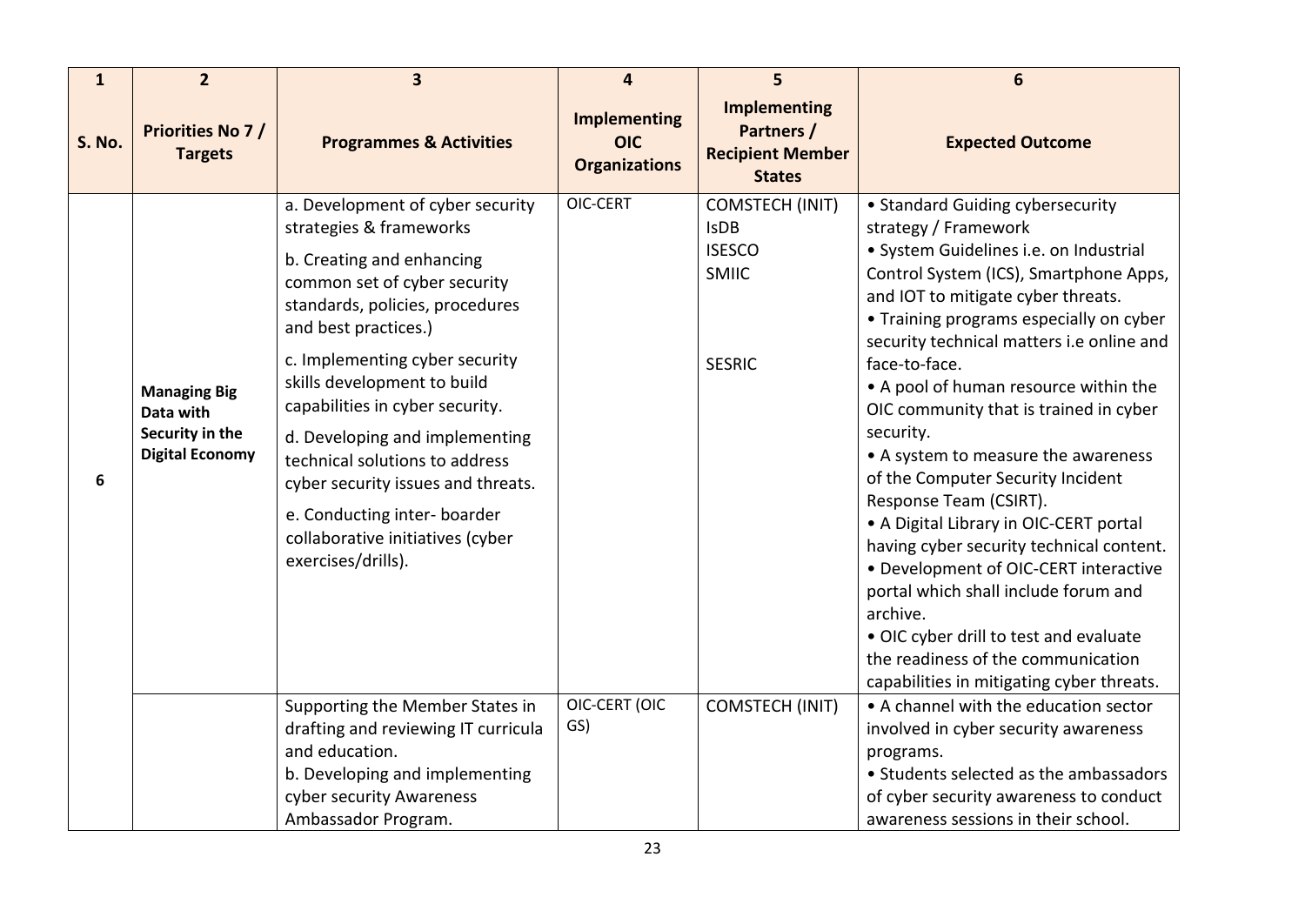| $\mathbf{1}$  | $\overline{2}$                            | $\overline{\mathbf{3}}$                                                                                                                                                                                                                                                      | $\overline{a}$                                            | 5                                                                                    | 6                                                                                                                                                                                                                                                                                                                                                                                                                                                                                                                                                                                                                                                    |
|---------------|-------------------------------------------|------------------------------------------------------------------------------------------------------------------------------------------------------------------------------------------------------------------------------------------------------------------------------|-----------------------------------------------------------|--------------------------------------------------------------------------------------|------------------------------------------------------------------------------------------------------------------------------------------------------------------------------------------------------------------------------------------------------------------------------------------------------------------------------------------------------------------------------------------------------------------------------------------------------------------------------------------------------------------------------------------------------------------------------------------------------------------------------------------------------|
| <b>S. No.</b> | <b>Priorities No 7/</b><br><b>Targets</b> | <b>Programmes &amp; Activities</b>                                                                                                                                                                                                                                           | <b>Implementing</b><br><b>OIC</b><br><b>Organizations</b> | <b>Implementing</b><br><b>Partners /</b><br><b>Recipient Member</b><br><b>States</b> | <b>Expected Outcome</b>                                                                                                                                                                                                                                                                                                                                                                                                                                                                                                                                                                                                                              |
|               |                                           | c. Producing academic articles in<br>cyber security.<br>(To be discussed with OIC- CERT)                                                                                                                                                                                     |                                                           |                                                                                      | • Cyber security awareness amongst IT<br>professionals to build capabilities in<br>cyber security<br>• The OIC-CERT Journal of Cyber<br>Security (OIC-CERT JCS) which is a<br>platform for the academia and<br>practitioners in cyber security around<br>the world to share experiences and<br>knowledge through research and<br>publication.                                                                                                                                                                                                                                                                                                        |
|               |                                           | 'Train the trainer' Program.<br>a. Implementing global cyber<br>security training programs.<br>b. Implementing global cyber<br>security professional certification<br>programs.<br>c. Implementing cross-border<br>collaborative project in the area of<br>malware research. | <b>OIC-CERT (OIC</b><br>GS)                               | COMSTECH (INIT),<br>SESRIC, ISESCO<br><b>ICYF</b>                                    | • Training such as the Malaysian<br><b>Technical Cooperation Programme</b><br>(MTCP). • Professional Certification<br>such as the Global ACE Scheme<br>Program. Global ACE Scheme provides<br>an alternative international cyber<br>security certification scheme.<br>• Increased number of cyber security<br>professionals with enhanced skill sets in<br>tandem with the international<br>standards.<br>• OIC-CERT Malware Research and<br>Coordination Facility Project is a<br>collaborative project among the OIC<br>members to share malware threat<br>research, analysis and response to<br>protect the community against malware<br>threats. |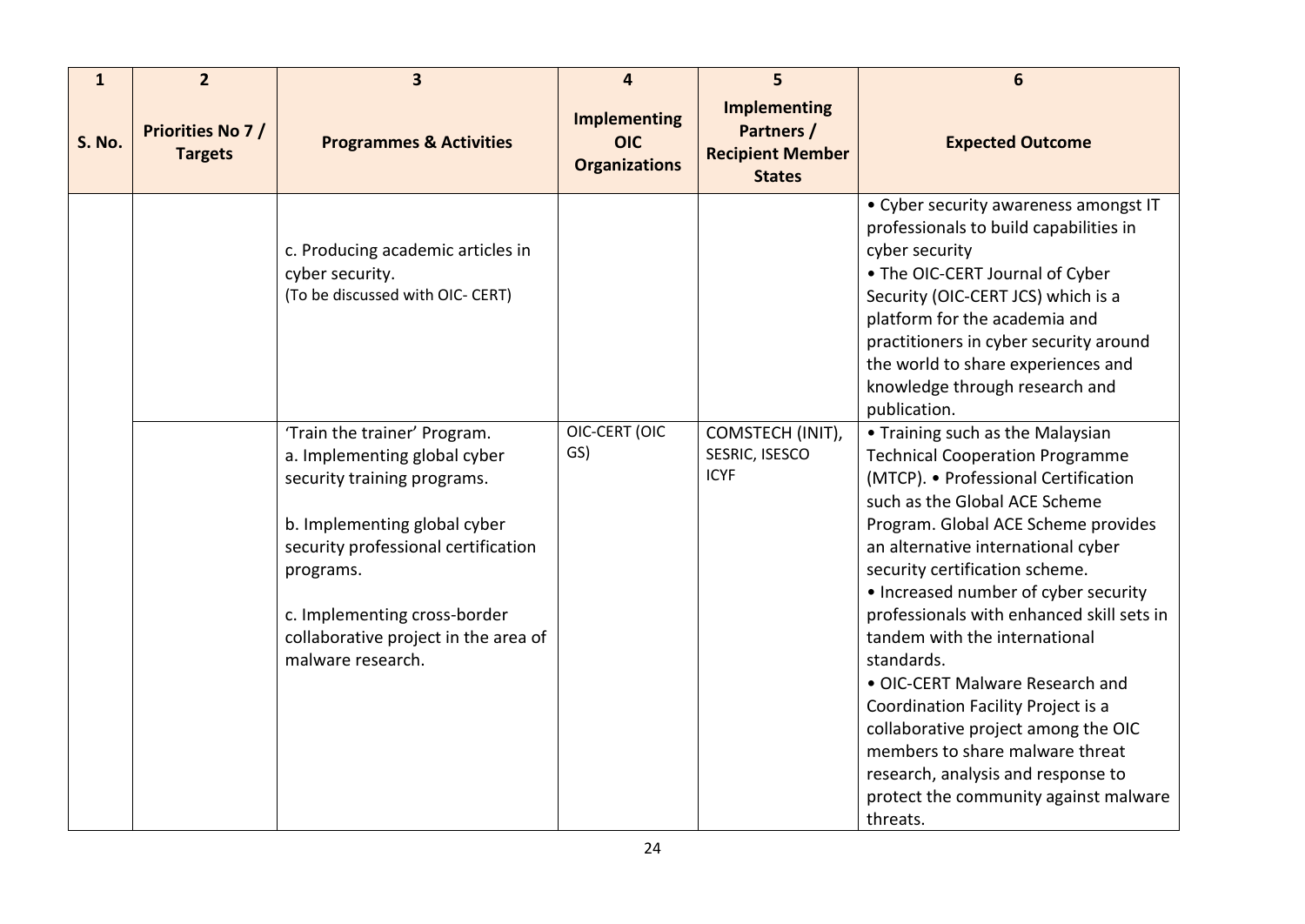| $\mathbf{1}$  | $\overline{2}$                            | $\overline{\mathbf{3}}$                                                                                                                                                                                                                                                                                                                                                                        | $\overline{4}$                                            | 5 <sup>1</sup>                                                                | 6                                                                                                                         |
|---------------|-------------------------------------------|------------------------------------------------------------------------------------------------------------------------------------------------------------------------------------------------------------------------------------------------------------------------------------------------------------------------------------------------------------------------------------------------|-----------------------------------------------------------|-------------------------------------------------------------------------------|---------------------------------------------------------------------------------------------------------------------------|
| <b>S. No.</b> | <b>Priorities No 7/</b><br><b>Targets</b> | <b>Programmes &amp; Activities</b>                                                                                                                                                                                                                                                                                                                                                             | <b>Implementing</b><br><b>OIC</b><br><b>Organizations</b> | <b>Implementing</b><br>Partners /<br><b>Recipient Member</b><br><b>States</b> | <b>Expected Outcome</b>                                                                                                   |
|               |                                           | a. Formulating Human Resource<br>Development Program in the area<br>of E-Governance.<br>b. Establishing a communication<br>platform using the Telegram apps<br>for the technical teams.<br>c. Creating a database for<br>members to determine cyber<br>security future needs base on<br>different security specialties.                                                                        | OIC-CERT (OIC<br>GS)                                      | COMSTECH (INIT),<br><b>ISESCO</b>                                             | • An online platform for the CSIRT<br>technical team to communicate.<br>• A guideline regulating the use of the<br>group. |
|               |                                           | Digital Skills Development<br>Program<br>a. Series of workshop of digital<br>skills development in the OIC<br>region<br>b. Study on readiness and<br>effectiveness of digital skills<br>development program in OIC<br>region<br>c. Development of digital skills<br>development platform for the OIC<br>member countries<br>d. Linkages among the IT<br>universities to support the<br>program | <b>COMSTECH</b><br>(INIT)<br><b>SESRIC</b>                | <b>ISESCO</b><br><b>COMCEC</b><br><b>IsDB</b>                                 |                                                                                                                           |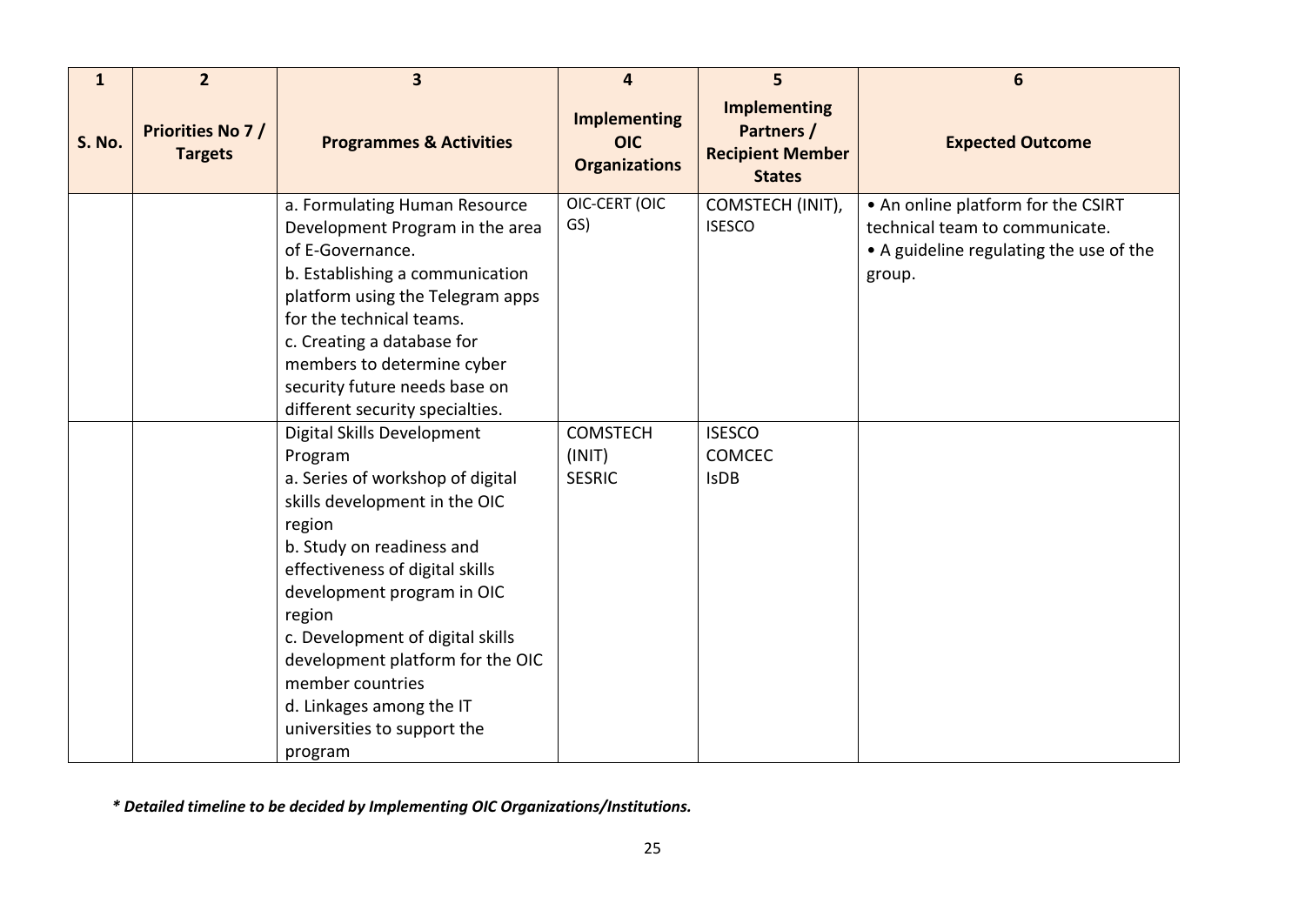## **Priority No.8 Managing Energy Requirements**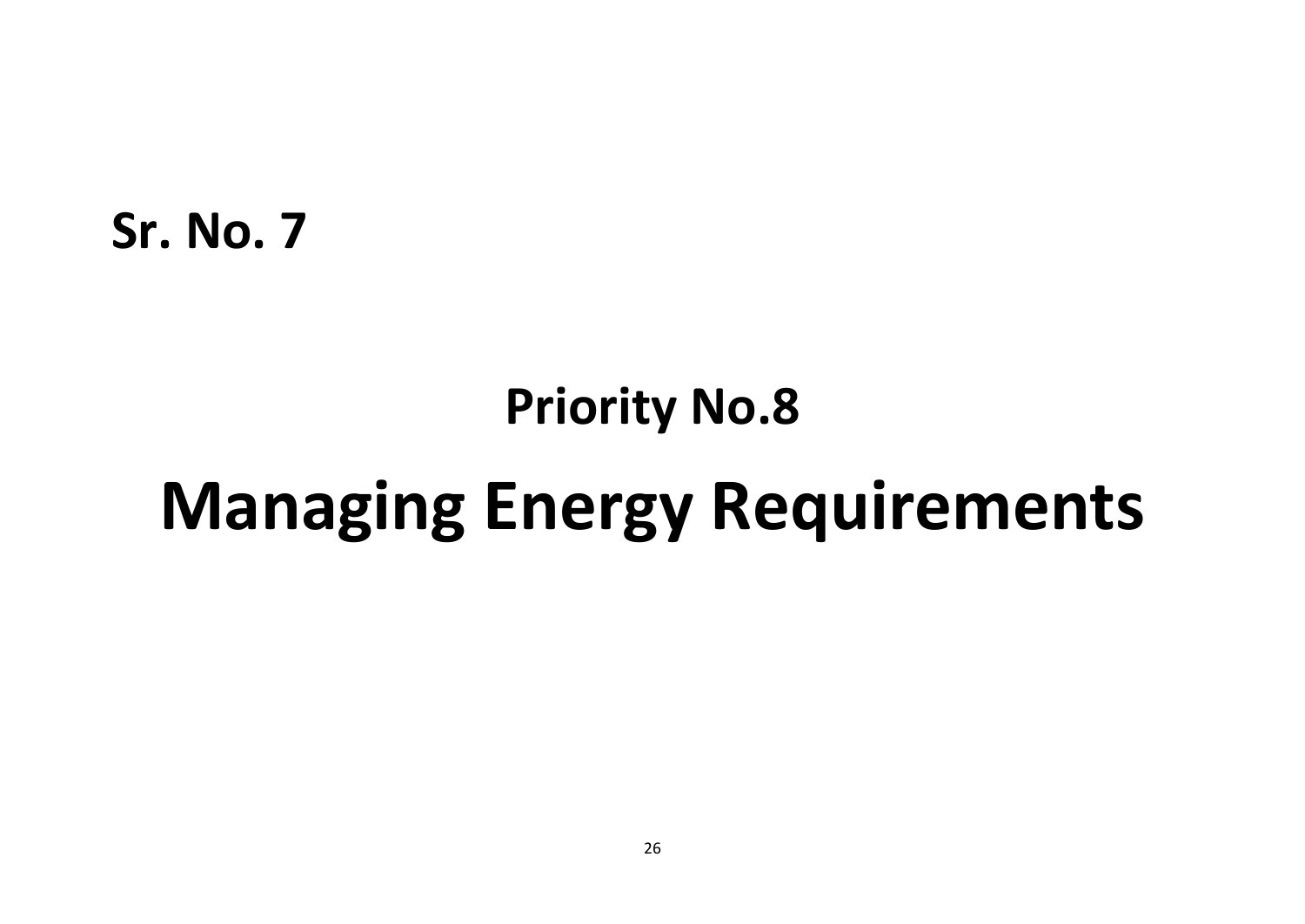| $\mathbf{1}$   | $\overline{2}$                                                                                             | $\overline{\mathbf{3}}$                                                                                                                                                                                                                                                                                                                 | 4                                                        | 5                                                                                      | 6                                                                                                                                                                                                                                                                                                                                                                                                                                                                                                                                                                           |
|----------------|------------------------------------------------------------------------------------------------------------|-----------------------------------------------------------------------------------------------------------------------------------------------------------------------------------------------------------------------------------------------------------------------------------------------------------------------------------------|----------------------------------------------------------|----------------------------------------------------------------------------------------|-----------------------------------------------------------------------------------------------------------------------------------------------------------------------------------------------------------------------------------------------------------------------------------------------------------------------------------------------------------------------------------------------------------------------------------------------------------------------------------------------------------------------------------------------------------------------------|
| S.<br>No.      | <b>Priority No 8/</b><br><b>Target</b>                                                                     | <b>Programs &amp; Activities</b>                                                                                                                                                                                                                                                                                                        | <b>Implementing</b><br><b>OIC</b><br><b>Organization</b> | <b>Partner OIC</b><br><b>Organizations/Recipie</b><br>nt Member States                 | <b>Expected Outcome</b>                                                                                                                                                                                                                                                                                                                                                                                                                                                                                                                                                     |
| $\overline{7}$ | Priority #8<br><b>Managing Energy</b><br><b>Requirements</b><br><b>Through Energy</b><br><b>Efficiency</b> | a. Energy Efficiency in<br>Power Generation,<br>Efficient heating &<br>Cooling systems<br>- Developing benchmarks<br>and energy labelling<br>standards for OIC<br>members                                                                                                                                                               | <b>COMSTECH</b>                                          | ISDB, SESRIC, SMIIC, ICDT,<br><b>ICCIA</b>                                             | Developed benchmarks and energy labelling<br>standards for OIC members, which will be<br>applicable and certifiable across all OIC<br>members.<br>Benchmarking for import of energy efficient<br>$\bullet$<br>appliances etc.                                                                                                                                                                                                                                                                                                                                               |
|                | <b>Sustainable</b><br><b>Energy projects</b>                                                               | b. Renewable Energy<br>Intra OIC &<br>International<br>Cooperation<br>Regulatory policies in<br>line with SDG's at<br>regional and national<br>levels for integration of<br>RE for reduced GHG's.<br>Build R&D capacity for<br>improved solar cell<br>efficiencies<br><b>Capacity Building</b><br>Trainings, conferences<br>& workshops | <b>COMSTECH</b>                                          | OIC GS, IsDB, SESRIC,<br>ISESCO, IIUM, IUT, ICDT<br><b>COMCEC</b><br><b>ICYF</b><br>27 | Increased Intra OIC & international<br>cooperation for increased research capacity<br>in clean energy technologies.<br>Developed mechanisms and implementation<br>strategies at national and regional levels for<br>promotion of RE for reduction in GHG<br>emissions aligned with Paris Agreement and<br>SDG's.<br>Drafted policy framework for distributed<br>$\bullet$<br>generation and micro-grids for remote<br>communities for 100% electrification.<br>Increased R&D capacity for increased solar<br>cell efficiency, and development of energy<br>storage devices. |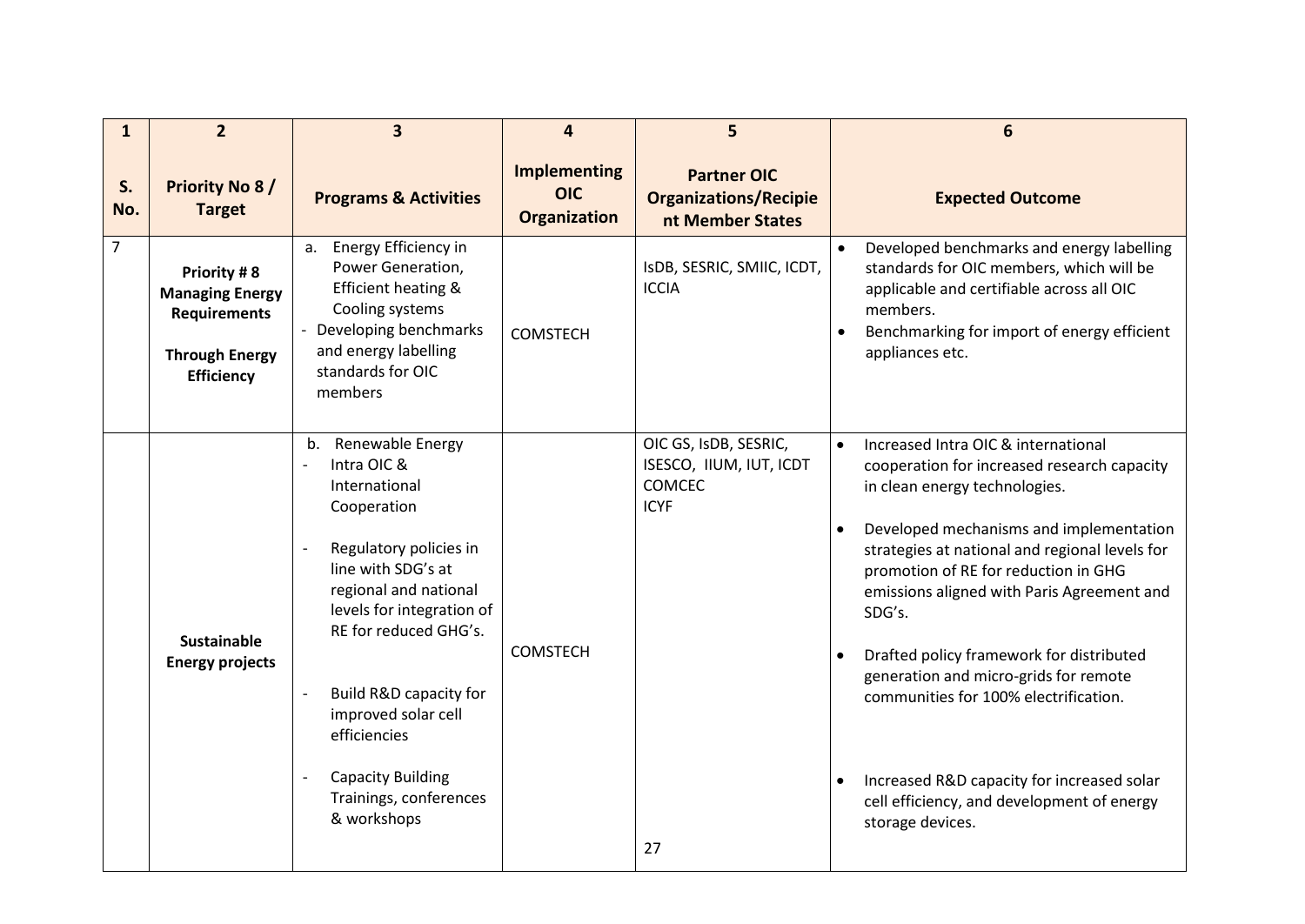| <b>Nuclear</b><br><b>Energy</b> | Nuclear Power<br>$\mathsf{C}$ .<br>Mutual cooperation on<br>nuclear medicine under<br>IAEA protocols<br>Training program for<br>engineers, technicians<br>on nuclear power plant<br>operations, safety,<br>security and regulatory<br>methods under | <b>COMSTECH</b> | <b>IAEA</b><br>All member states having<br>Nuclear program or<br>intention may benefit<br>from this activity. | Advisory group will analyse in detail the<br>recommendations and targets approved in<br>the Agenda 2026.<br>Trained engineers, technicians on nuclear<br>power plant operations, safety, security and<br>regulatory methods under supervision of<br>IAEA. |
|---------------------------------|-----------------------------------------------------------------------------------------------------------------------------------------------------------------------------------------------------------------------------------------------------|-----------------|---------------------------------------------------------------------------------------------------------------|-----------------------------------------------------------------------------------------------------------------------------------------------------------------------------------------------------------------------------------------------------------|
|                                 | supervision of IAEA.                                                                                                                                                                                                                                |                 |                                                                                                               |                                                                                                                                                                                                                                                           |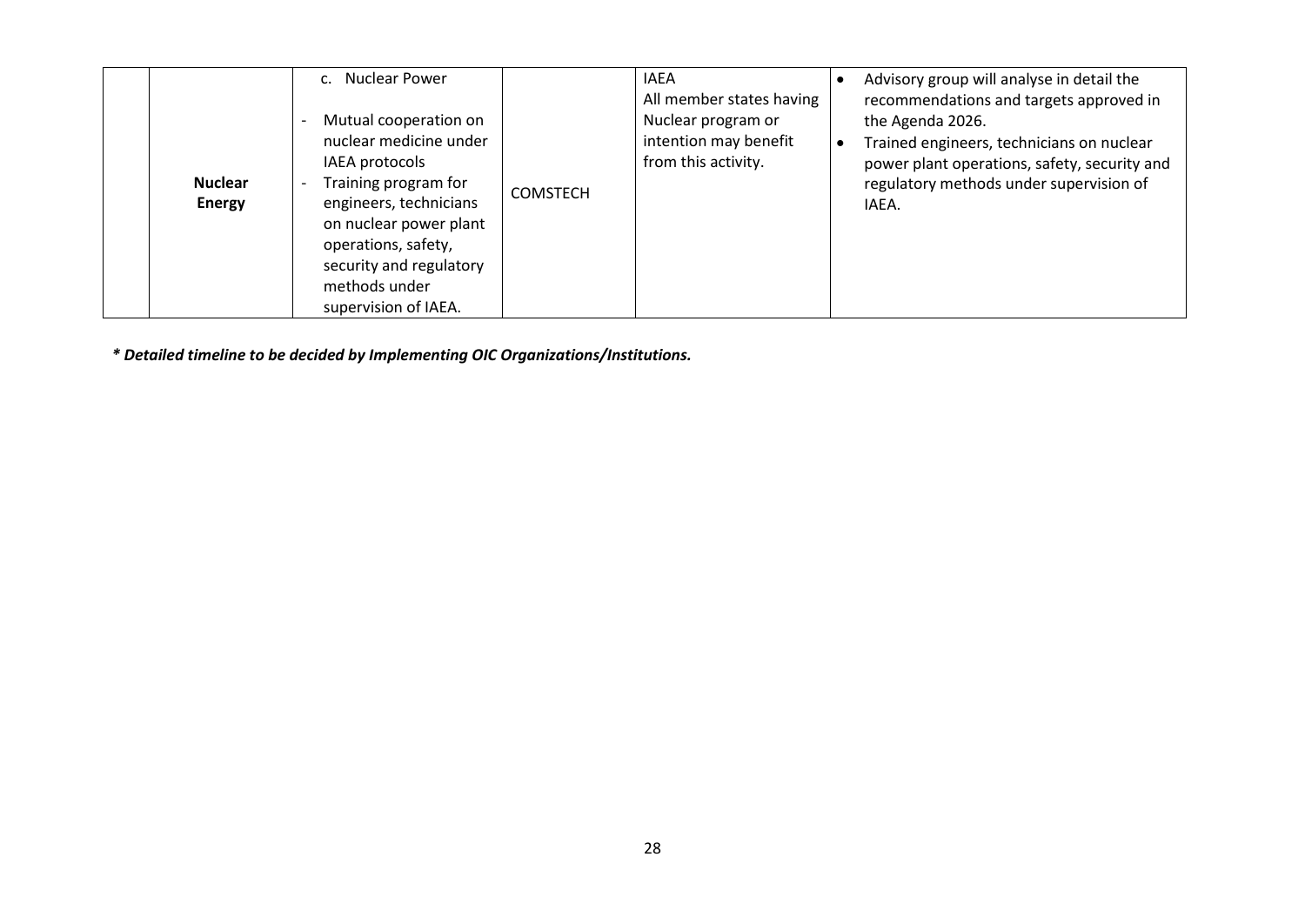# **Priority No.9 Environment, Climate Change & Sustainability**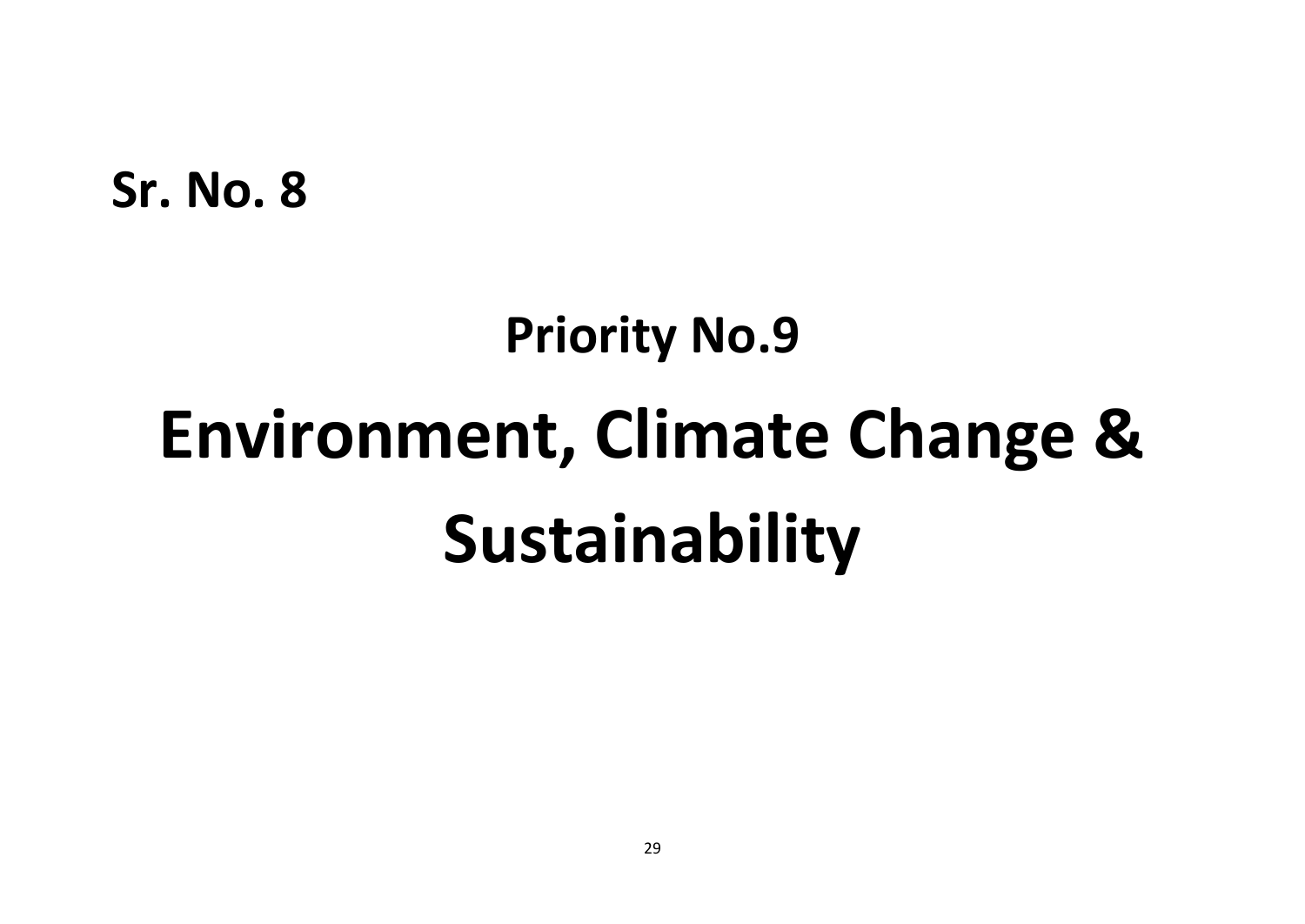| $\mathbf{1}$  | $\overline{2}$                                                                                                 | $\overline{\mathbf{3}}$                                                                                                                                   | 4                                                        | 5                                                                            | 6                                                                                                                                                                                                                         |
|---------------|----------------------------------------------------------------------------------------------------------------|-----------------------------------------------------------------------------------------------------------------------------------------------------------|----------------------------------------------------------|------------------------------------------------------------------------------|---------------------------------------------------------------------------------------------------------------------------------------------------------------------------------------------------------------------------|
| <b>S. No.</b> | <b>Priority No 9/</b><br><b>Target</b>                                                                         | <b>Programs &amp; Activities</b>                                                                                                                          | <b>Implementing</b><br><b>OIC</b><br><b>Organization</b> | <b>Partner OIC</b><br><b>Organizations/Recipient</b><br><b>Member States</b> | <b>Expected Outcome</b>                                                                                                                                                                                                   |
|               | <b>Priority:</b><br>Environment,<br><b>Climate Change &amp;</b><br>Sustainability<br>Targets:<br>A. Reduce GHG | Α.<br>i. Engage Member States on<br>lines of Talanoa Dialogue<br>along with deliberations on<br>climate mitigation<br>funds/climate financing for<br>2020 | <b>ISESCO</b>                                            | COMSTECH, SESRIC<br><b>IsDB</b>                                              | To make implementation plans to<br>achieve targets of emission reduction<br>and to initiate means of<br>implementation of climate mitigation<br>projects<br>emphasize the implementation of<br>REDD+ policies             |
|               | emissions                                                                                                      | i. Develop and implement<br>OIC multilateral restoration<br>and remedial program                                                                          | <b>ISESCO</b>                                            | COMSTECH, SESRIC,<br><b>IsDB</b>                                             | To remediate land degradation and<br>prevent further desertification by<br>introduction to modern practices                                                                                                               |
| 8             | <b>B. Prevent</b><br><b>Desertification &amp;</b><br><b>Deforestation</b>                                      | ii. Develop carbon sink<br>potential of vulnerable<br>countries<br>Plan afforestation and<br>reforestation programs                                       | <b>ISESCO</b>                                            | COMSTECH, SESRIC, ISDB                                                       | Track the progress of canopy cover in<br>these states<br>To naturally sequester carbon that will<br>mitigate climate change and to prevent<br>land degradation and natural disasters                                      |
|               |                                                                                                                | iii. Encourage Integrated<br>Land and water<br>management                                                                                                 | <b>ISESCO</b>                                            | COMSTECH, SESRIC, ISDB<br>ENVIRONMENT-CAB,                                   | Carry out capacity building on<br>increasing technological, financial and<br>institutional and adaptive capacities of<br>indigenous people/local<br>communities/local institutions on<br>better land and water management |
|               | C. Improve natural<br>disaster mitigation                                                                      | i. Prepare disaster<br>management plans for<br>most vulnerable countries                                                                                  | <b>ISESCO</b>                                            | COMSTECH, SESRIC<br><b>ENVIRONMENT-CAB</b><br><b>IsDB</b>                    | To ensure most vulnerable and<br>susceptible countries are better<br>prepared to diminish the risks and their<br>vulnerability to natural disasters                                                                       |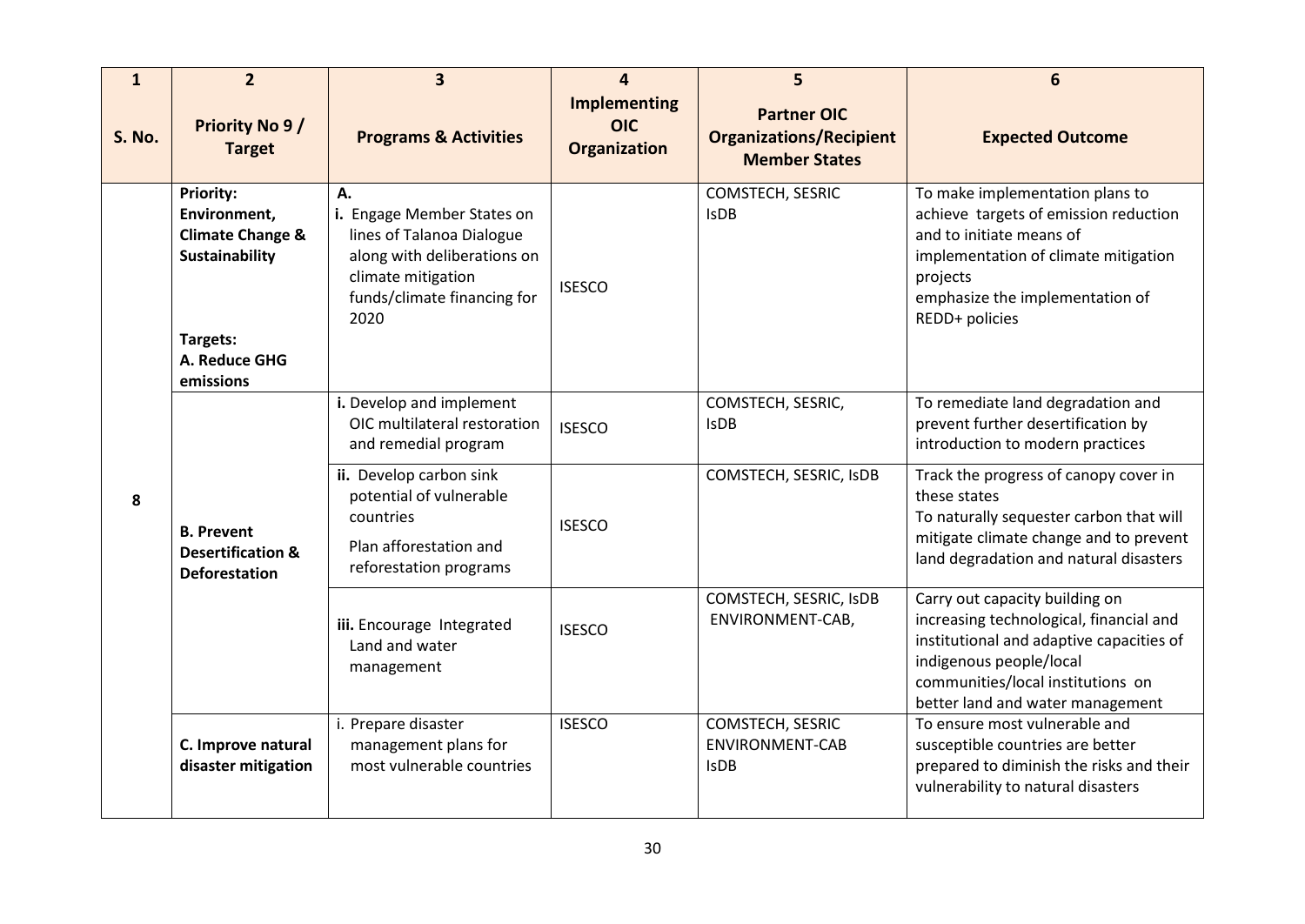|               | $\overline{2}$                         | 3                                                                                                                                                      | 4                                                        | 5                                                                            | 6                                                                              |
|---------------|----------------------------------------|--------------------------------------------------------------------------------------------------------------------------------------------------------|----------------------------------------------------------|------------------------------------------------------------------------------|--------------------------------------------------------------------------------|
| <b>S. No.</b> | <b>Priority No 9/</b><br><b>Target</b> | <b>Programs &amp; Activities</b>                                                                                                                       | <b>Implementing</b><br><b>OIC</b><br><b>Organization</b> | <b>Partner OIC</b><br><b>Organizations/Recipient</b><br><b>Member States</b> | <b>Expected Outcome</b>                                                        |
|               |                                        | ii. Devise risk management<br>and vulnerability reduction<br>policies and assist member<br>countries in<br>implementation of these<br>policies         | <b>ISESCO</b>                                            | COMSTECH, SESRIC, ISDB,                                                      | Perform risk analysis<br>To improve response to disaster and<br>risk reduction |
|               |                                        | iii. Increase public awareness<br>and participation in risk<br>reduction<br>Convene conference on<br>natural disaster mitigation<br>from OIC countries | <b>ISESCO</b>                                            | COMSTECH, SESRIC, ISDB,                                                      | Enhanced ability to cope with the<br>natural disasters                         |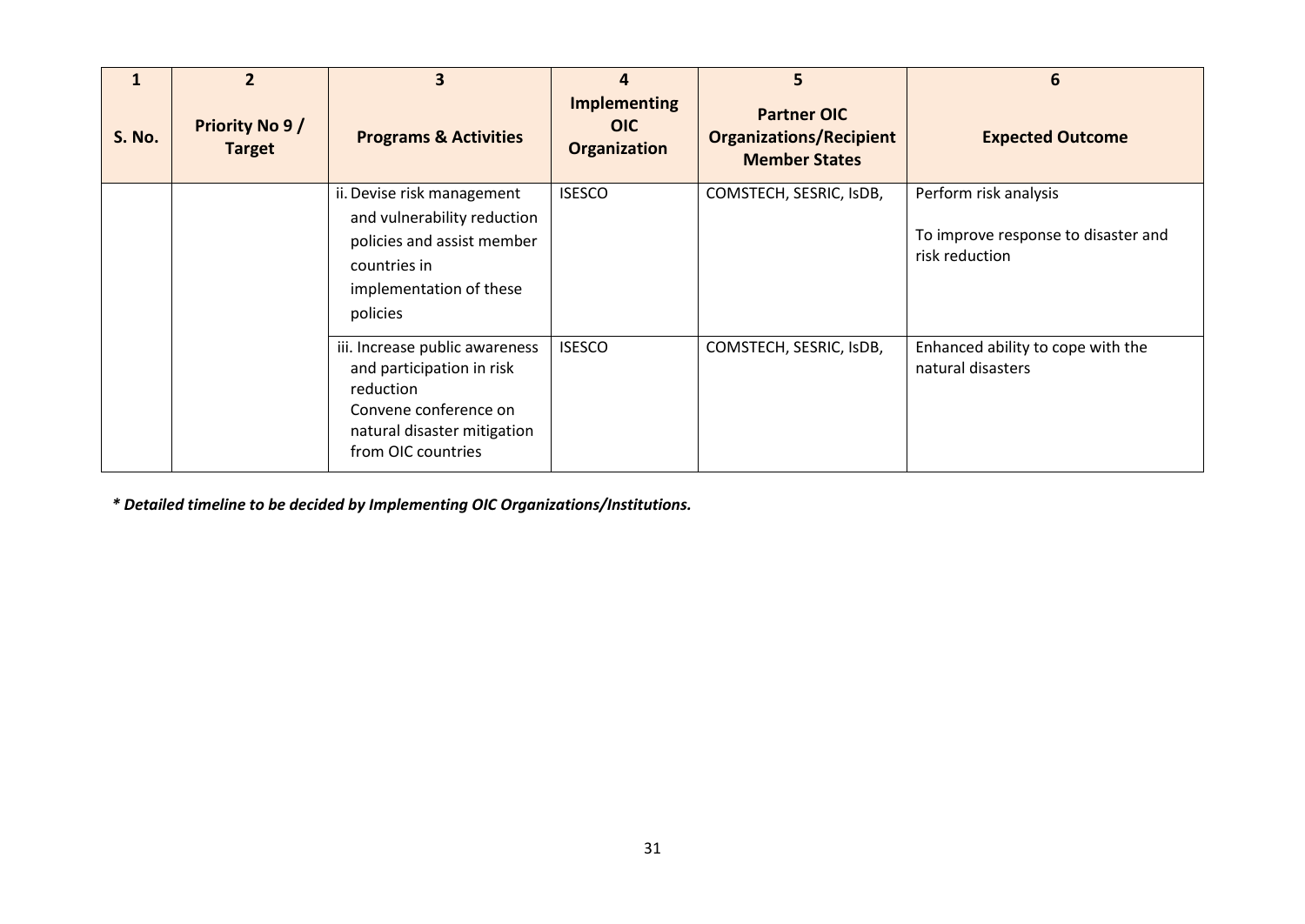## **Priority No.11 Big Science Programs**